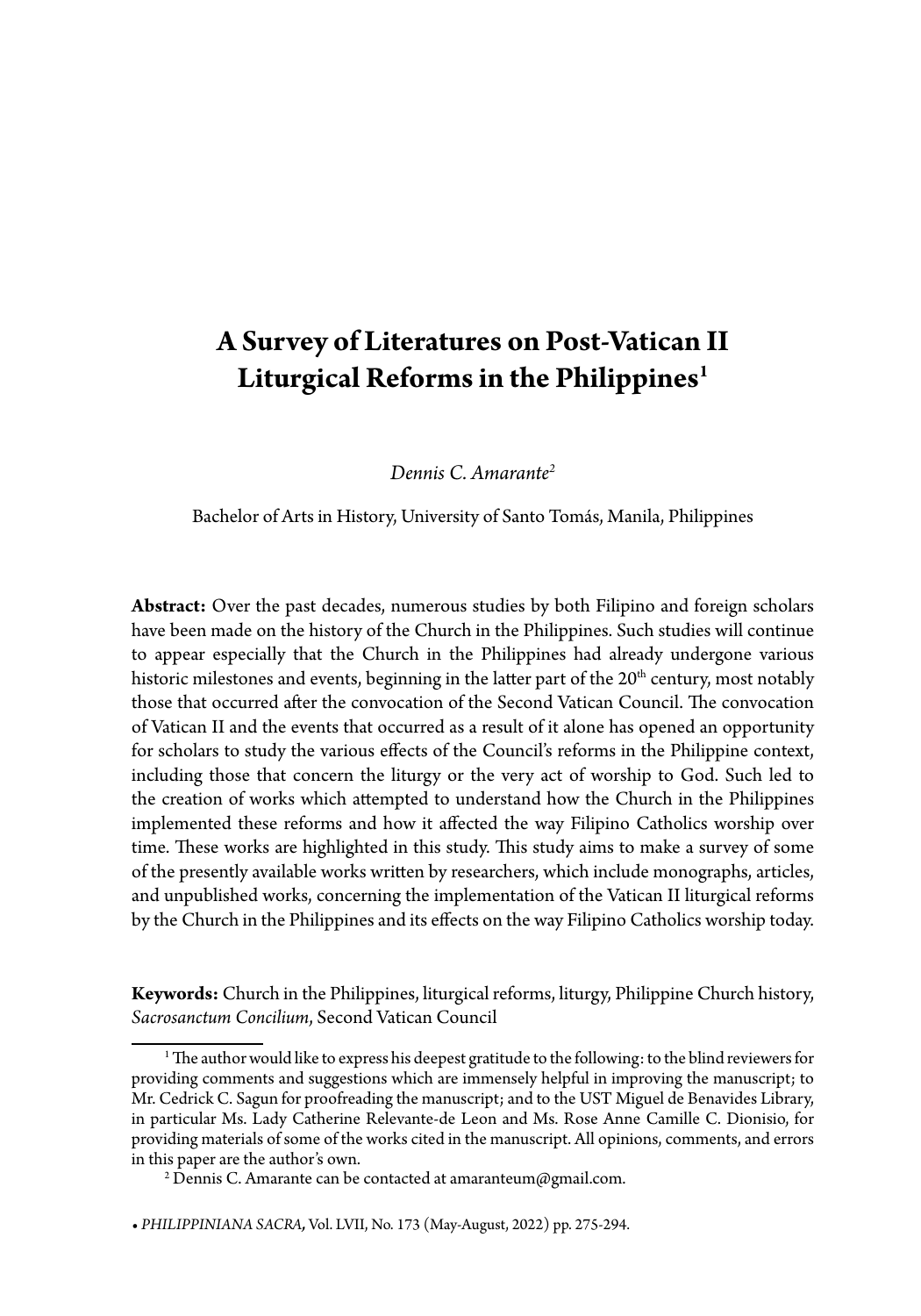#### **Introduction**

Ver the past decades, steps have been taken by scholars to broaden<br>our understanding of the history of the Philippines. This is seen in<br>the numerous studies that have been made concerning the different<br>branches or fields o our understanding of the history of the Philippines. This is seen in the numerous studies that have been made concerning the different branches or fields of Philippine history.<sup>3</sup> In particular, numerous studies by both Filipino and foreign scholars have been made on the history of the Church in the Philippines. Although it is worth noting that there is a need to expand the scope of Philippine Church historiography post-1898, it cannot be denied that studies have already been undertaken on particular institutions, actors, and events throughout the history of the Church in the Philippines, all of which are important in its life. It is also worth noting that such studies are highly expected to continue to appear, especially that the Church in the Philippines had already undergone various historic milestones and events, beginning in the latter part of the  $20<sup>th</sup>$  century. Most notable of these are those that occurred after the convocation of the Second Vatican Council. Expectedly, Vatican II, which was convoked to respond to the immediate needs of the members of the Universal Church in the modern world, not only made profound changes in the life of the Church in the Philippines, but also opened an opportunity for scholars to study its various effects in the local context. One such case that scholars can now study is the effect of the liturgical reforms introduced by Vatican II through *Sacrosanctum Concilium* (SC) and the actions made by dicasteries and institutions such as the *Consilium ad exsequendam Constitutionem de sacra Liturgia*  (Consilium)and the Catholic Bishops' Conference of the Philippines (CBCP) in order to implement it in the life of the Church in the Philippines.

It cannot be denied that the liturgical reforms introduced by Vatican II made a profound effect in the life of Filipino Catholics. After all, the act of worship or the liturgy is considered central to a Catholic's devotion and belief in God, or as Pope *emeritus* Benedict XVI considers it, "…the concrete way in which the truth of God's love in Christ encounters us, attracts us and delights us, enabling us to emerge from ourselves and drawing us towards our true vocation, which is love."4 By introducing reforms in the liturgy—which was wide-ranging and even considered revolutionary since such reforms were never seen for hundreds of years after the closing of the

<sup>3</sup> For further reading, see Bernardita R. Churchill, "State of the Art," in *Philippine Encyclopedia of the Social Sciences* (Quezon City: Philippine Social Science Council, 1993), 7-21; and Resil B. Mojares, "Recent Philippine Historiography: An Evaluative Review," *Philippine Quarterly of Culture and Society* 9, no. 4 (December 1981): 309-19.

<sup>4</sup> Benedict XVI, *Sacramentum Caritatis*, n. 35 quoted in Malcom Ranjith, "The Sacred Liturgy, Source and Summit of the Life and Mission of the Church," in *The Sacred Liturgy: Source and Summit of the Life and Mission of the Church*, ed. Alcuin Reid (San Francisco: Ignatius Press, 2014), 19.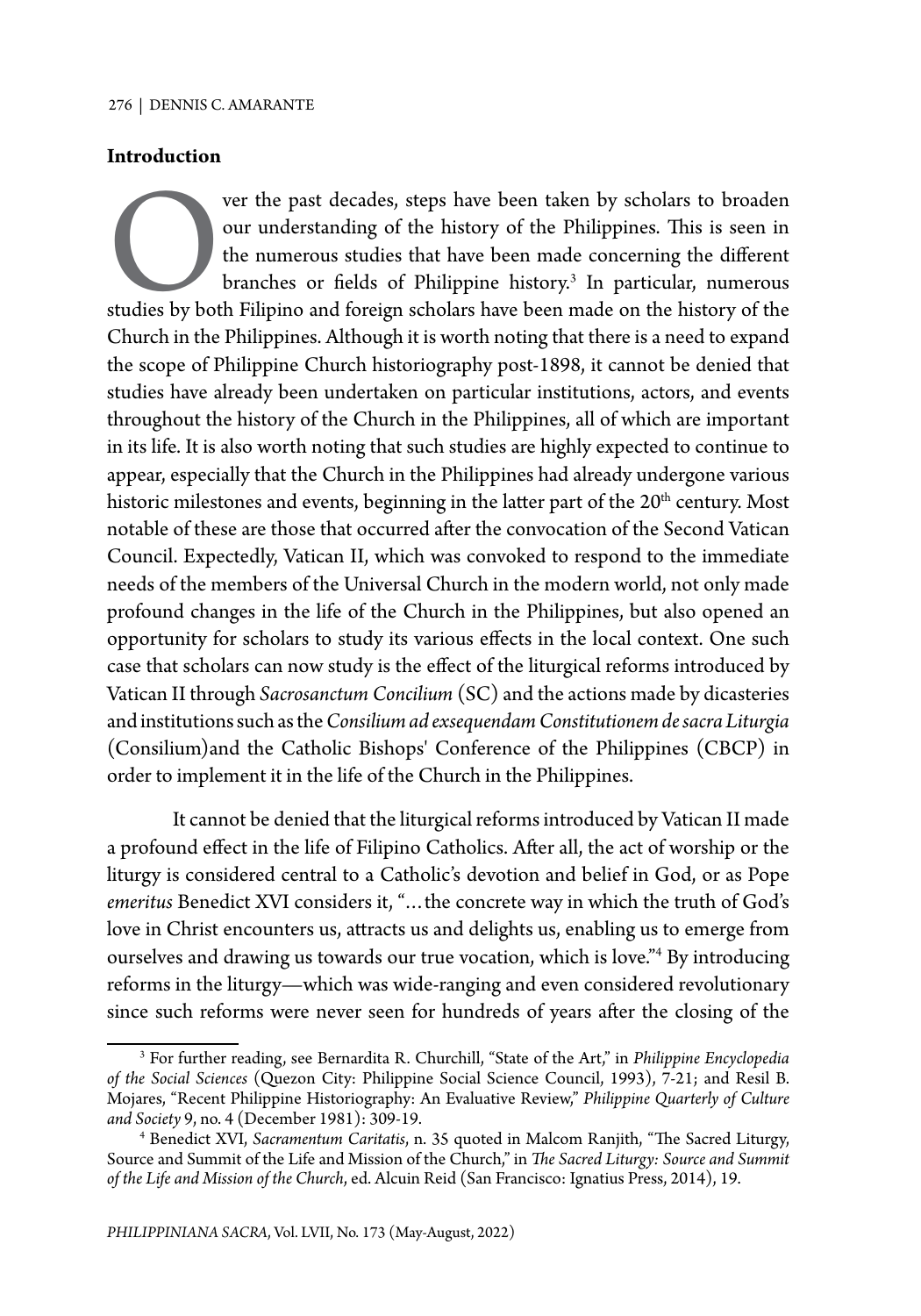Council of Trent in the  $16<sup>th</sup>$  century—the Church has introduced a way of worship that is very new to the faithful. Naturally, such a change will lead to the creation of academic works that attempt to understand how the Church in the Philippines implemented these reforms and how it affected the way Filipino Catholics worship over time. In order, however, to pursue historical studies about it, it is necessary to look into the researches already made regarding the aforementioned subject.

Thus, this study aims to make a survey of some of the presently available works written by researchers concerning the implementation of the Vatican II liturgical reforms by the Church in the Philippines, and its effects on the way Filipino Catholics worship today. Such works include monographs, articles, and unpublished works. In making this study, the author aims to address the following questions: (1) How did the authors of these works interpret the implementation of the Vatican II liturgical reforms in the Philippines and its effects in the life of Filipino Catholics?; (2) How do these works differ from each other in terms of the methodology employed by its authors?; and, (3) Are there enough such works on post-Vatican II liturgical reforms in the Philippines and their implementation?

This study was originally made as part of the author's BA History thesis, which is titled "Post-Vatican II Liturgical Reforms in the Philippines, and their Implementation (1964-2012)" (2019).

## **Works Published on Post-Vatican II Liturgical Reforms in the Philippines**

As previously mentioned, works pertaining to post-Vatican II liturgical reforms in the Philippines began to appear in the years following Vatican II. These works, which include monographs, articles, and unpublished works, were made by researchers who either thoroughly or briefly discussed the effects of the reforms, either in general to the life of the Church in the Philippines, or to particular institutions within it.

## *Monographs*

Numerous works published on post-Vatican II liturgical studies, particularly in the Philippines, were made by the late Fr. Anscar J. Chupungco, OSB (1939- 2013). A renowned liturgist who was involved first-hand in the implementation of the liturgical reforms in the Church in the Philippines, he is seen as an authority and one of the main proponents of liturgical reforms, especially the introduction of inculturation. While many of his works contain historical discussions which are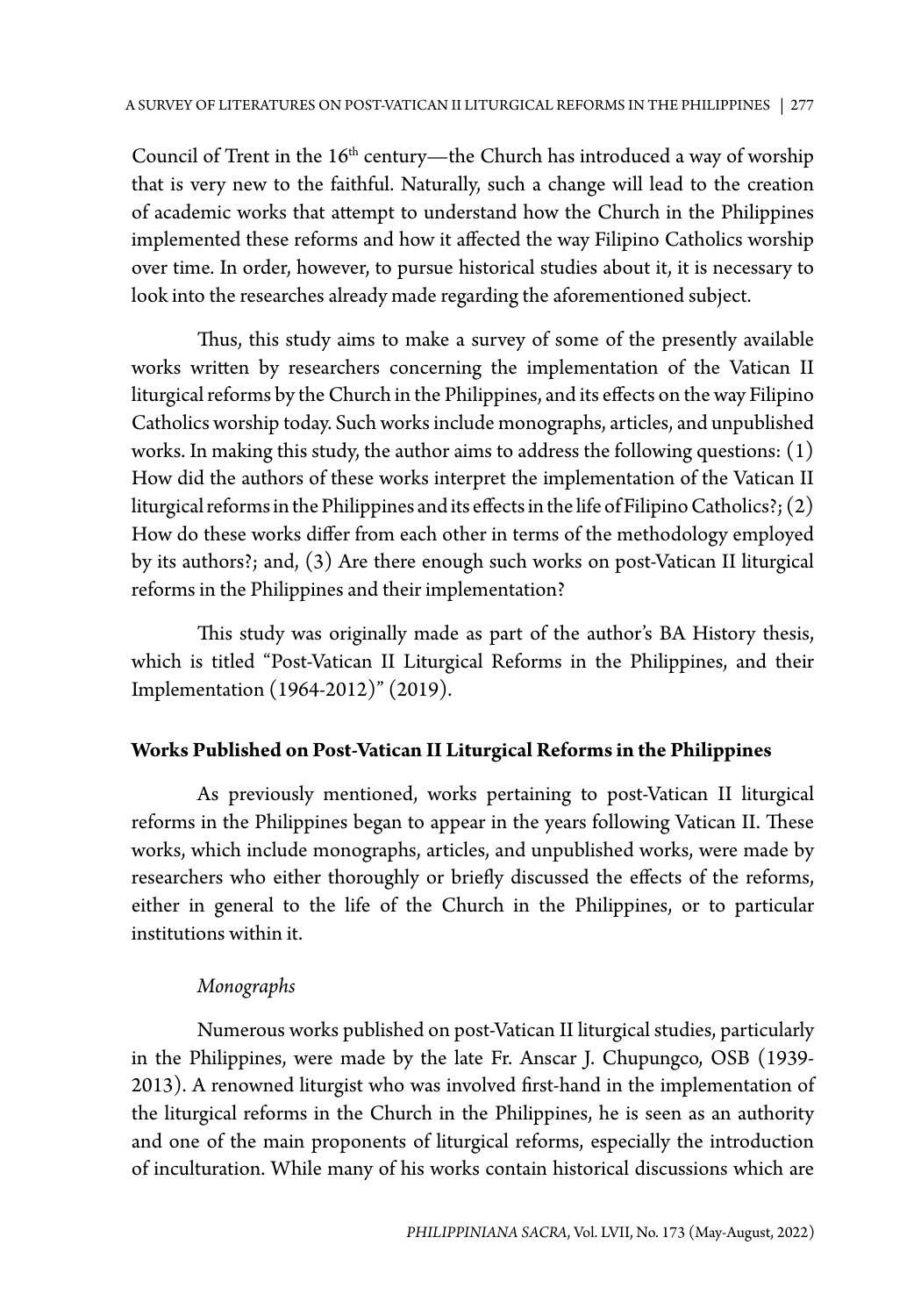intended to provide context and to strengthen his arguments regarding specific features of the reforms, only one can be considered as a work relevant in our present subject matter, namely: *Towards a Filipino Liturgy* (1976). Similar to his other monographs such as *Cultural Adaptation of the Liturgy* (1982), *Liturgical Inculturation: Sacramentals, Religiosity, and Catechesis* (1992), *Liturgies of the Future: The Process and Methods of Inculturation* (1989), and *Worship: Beyond Inculturation* (1995), the work *Towards a Filipino Liturgy* makes the assertion that (a) cultural adaptation and inculturation are institutionalized in the Church through SC; (b) cultural adaptation and inculturation are old principles that have been present since the early history of the Church; and (c) cultural adaptation and inculturation are already taking place in the Philippines since the introduction of the Christian faith by the Spaniards.<sup>5</sup> What makes *Towards a Filipino Liturgy* unique from the other works by Fr. Chupungco is the fact that it includes a short background on the creation and local approval of the *Misa ng Bayang Pilipino*, one of the inculturated liturgies produced by Filipino Catholics.6 The monograph also includes the *Misa ng Bayang Pilipino*'s original liturgical text (both the original Tagalog text and its English translation) prior to its revision during the 1980s-1990s as part of the attempts of the CBCP to immediately obtain the Holy See's *recognitio*.<sup>7</sup> As of this writing, the Holy See has not granted a *recognitio* on the *Misa ng Bayang Pilipino* and its formulary.

A monograph that Fr. Chupungco edited, titled *Liturgical Renewal in the Philippines: Maryhill Liturgical Consultations* (1980), is not, strictly, a historical work. Rather, it is a compilation of the inculturated liturgical rites and principles produced by the Maryhill School of Theology (MST) and subjected to a series of consultations conducted by the school with liturgists, academics, and linguists in the years 1973, 1975, 1976, and 1977.<sup>8</sup> Some inculturated liturgical rites and principles included in this monograph are the following: Benguet Marriage Rite, Bontoc Marriage Rite, Kalinga Marriage Rite, *Misa ng Bayang Pilipino*, *Pagbabasbas sa Maysakit*, *Pagbabasbas ng mga Katekista sa Loob ng Santa Misa*, *Pagbabasbas sa Tahanan*, and *Pagbabasbas sa mga Sasakyan*.<sup>9</sup> Each of the proposed rites and principles contain the following useful

<sup>5</sup> Anscar J. Chupungco, OSB, *Towards a Filipino Liturgy* (Manila: Benedictine Abbey, 1976), 22- 46; 78-87.

<sup>6</sup> Chupungco, OSB, *Towards*, 88-95.

 $^7$  See the discussion on "Inculturation and adaptation of liturgical texts and norms" in Chapter IV (Second Phase of Vatican II Liturgical Reforms in the Philippine Church (1980-2012)) of "Post-Vatican II Liturgical Reforms in the Philippines, and their Implementation (1964-2012)" (A.B. Thesis, University of Santo Tomás, 2019), 144-6.

<sup>8</sup> Anscar J. Chupungco, OSB, ed., *Liturgical Renewal in the Philippines: Maryhill Liturgical Consultations* (Quezon City: Maryhill School of Theology, 1980), 2-4.

<sup>9</sup> Chupungco, OSB, *Liturgical Renewal*, 5-70; 126-45; 188-228.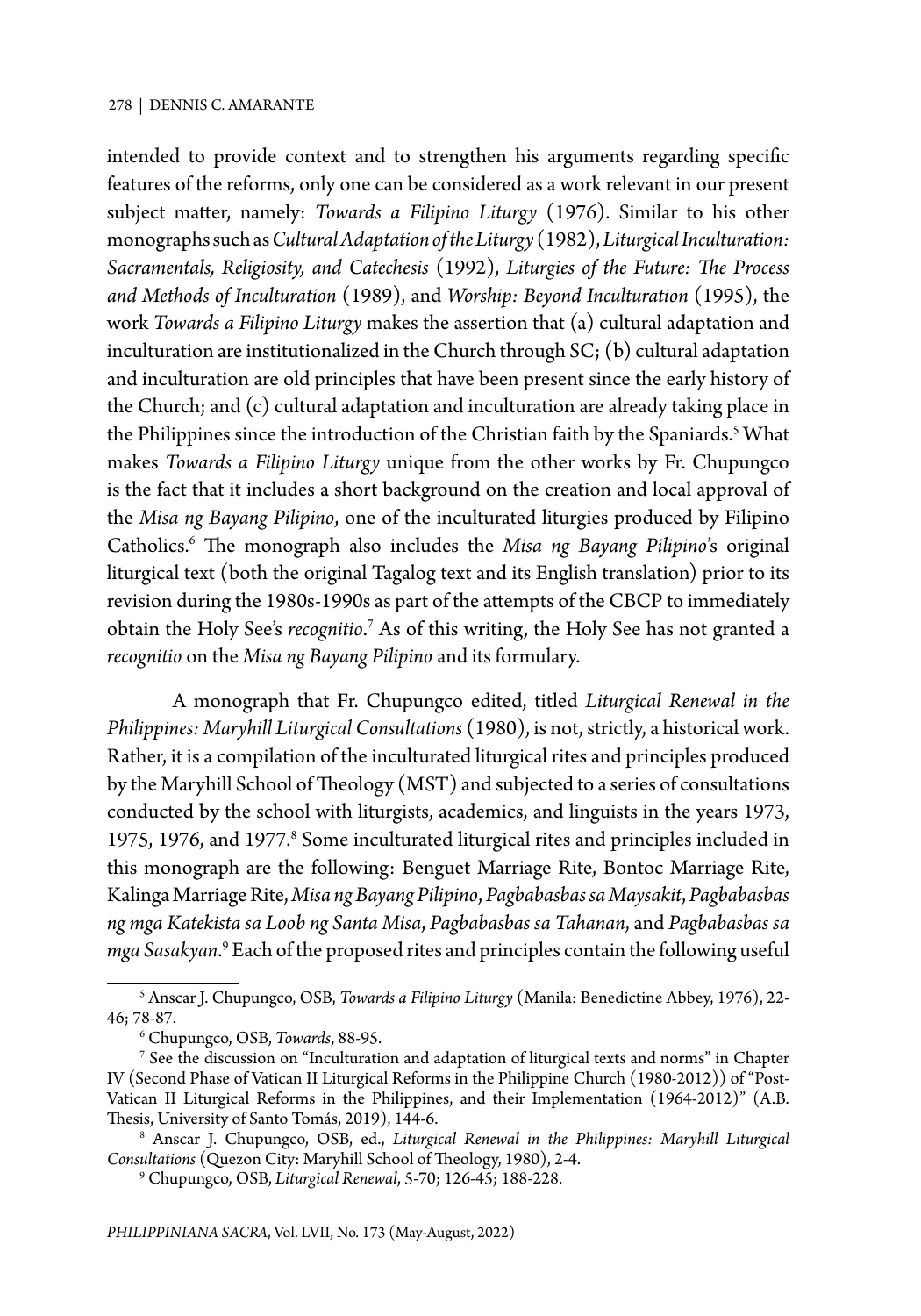information: (a) an explanation regarding the basis of such proposal from SC; (b) the indigenous elements which are being studied for inclusion in the liturgical rite; (c) principles which must be followed in the inclusion of indigenous practices in the rite; (d) the text of the inculturated liturgical rite; and (e) music that will be used in celebrating the liturgical rite. A comparative table was also included in every proposal, containing the original text in the Roman Rite and the proposed inculturated rite. This work can be considered as a source of information on the attempts of some Filipino Catholics in implementing the principle of liturgical inculturation. It is worthy to note that the MST, which published the work is a Catholic educational institution which actively made efforts since its establishment in 1972 to engage in the task of implementing the Vatican II liturgical reforms in the country, particularly on liturgical inculturation.<sup>10</sup>

Another monograph which provides information on post-Vatican II Philippine liturgical history is the second volume of the work, *The Archdiocese of Manila, A Pilgrimage in Time (1565-1999)* (1999). This was authored by Msgr. Emmanuel V. Suñga, Fr. Ruperto C. Santos (now Bishop of Balanga), and Armando F. de Jesus. The work, which deals with the history of the Archdiocese of Manila from the 19<sup>th</sup> century until 1999, includes a brief discussion on the implementation of the liturgical reforms promulgated by Vatican II. This appears in the third chapter of the monograph's fourth part titled, "The Archdiocese in Resurgence."11 In this context, the promulgation of Vatican II reforms, including the liturgical reforms, were considered as factors leading to the revitalization of the religious conditions within the Archdiocese:

The liturgical reforms ushered in by the Second Vatican Council made the sacraments and worship more meaningful… All this brought new glimmer to the religious and spiritual life of the faithful [in the Archdiocese of Manila<sup>]</sup>.<sup>12</sup>

The work emphasizes that, like other dioceses in the country, the Archdiocese was slow in implementing the reforms. Nonetheless, it notes that the Archdiocese was able to enact steps to implement it, such as: (a) the creation of the *Misa ng Bayang Pilipino* by the Maryhill School of Theology, and its celebration for the first time by Jaime L. Cardinal Sin on December 7, 1979; (b) the indigenization of church music

 $10$  "History of Maryhill School of Theology," CICM Maryhill School of Theology, accessed September 1, 2021, https://www.maryhillschooloftheology.com/msthistory.html.

<sup>&</sup>lt;sup>11</sup> Emmanuel V. Suñga, Ruperto C. Santos, and Armando F. de Jesus, *The Archdiocese of Manila, A Pilgrimage in Time (1565-1999)*, vol. 2, ed. Crisostomo A. Yalung (Manila: The Roman Catholic Archbishop of Manila, 1999), 326.

<sup>12</sup> Suñga, Santos, and de Jesus, *Archdiocese of Manila,* 326.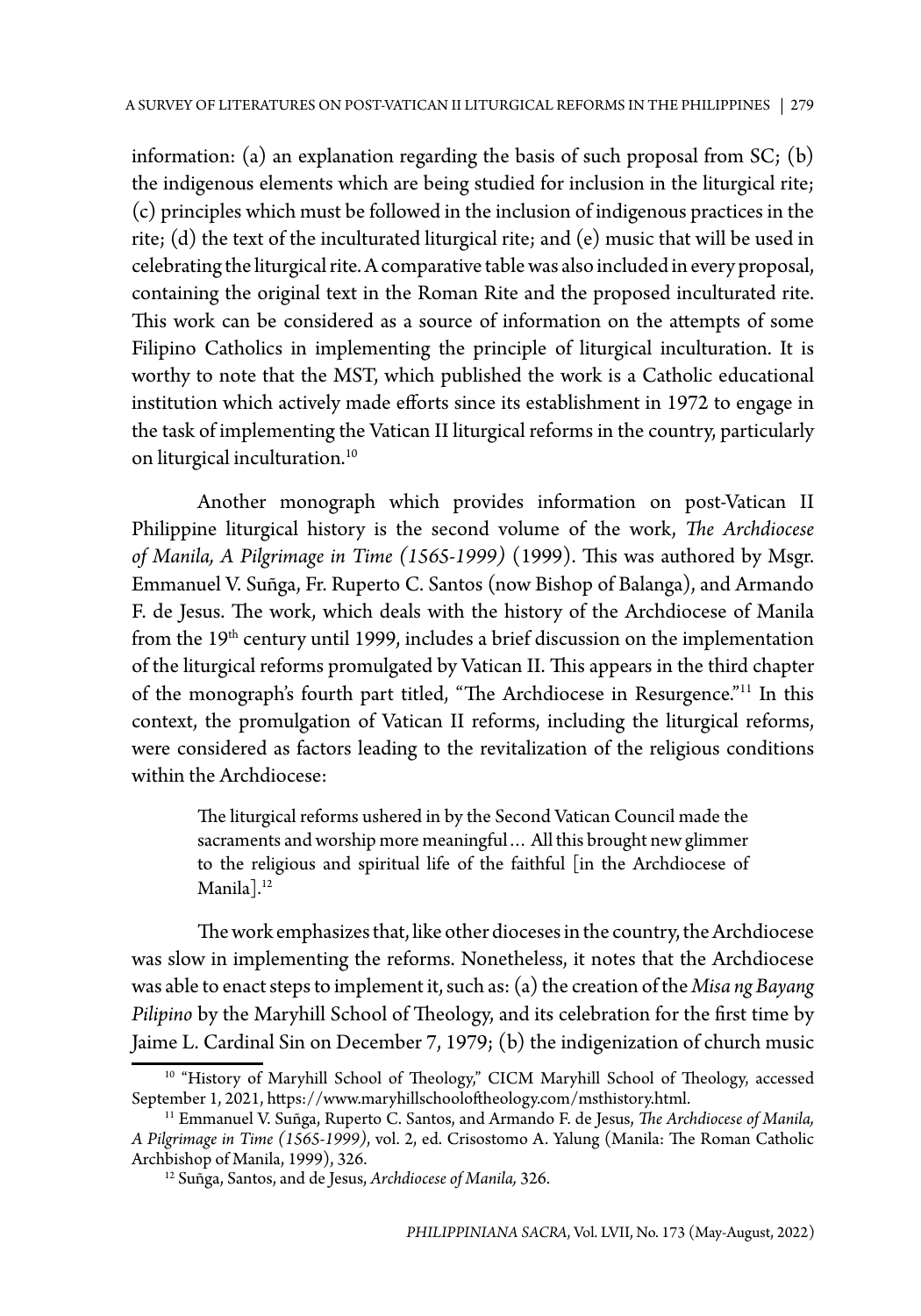by leading musicians; and  $(c)$  the translation of liturgical texts in Tagalog.<sup>13</sup> It also notes that the faithful showed positive reception to the liturgical changes, which the work substantiated by providing statistics on the number of Catholics receiving the sacraments within the Archdiocese.<sup>14</sup>

## *Articles*

Arguing that "liturgy, devotion, and politics are interwoven in the Philippines,"15 Msgr. Moises B. Andrade Jr.'s article, "The Liturgical Renewal in the Philippines, 1963-2003" (*Scientia Liturgica*, 2004) attempts to contextualize the liturgical renewal in the Philippines in light of the socio-political events that occurred in the country from 1963 to 2003. It highlights some of the events and actions concerning the implementation of liturgical reforms in the Philippines, intersecting it with the political climate of the country at the time of its implementation.<sup>16</sup> Such events include: (a) the establishment of the Laymen's Association for Vatican II Reform in 1969; (b) the nationwide tour of leading liturgists to give seminars on the implementation of the liturgical reforms in 1970; (c) the creation of the *Misa ng Bayang Pilipino*; and (d) the establishment of the Paul VI Institute of Liturgy in 1991.<sup>17</sup> This work attempts to show that the implementation of liturgical reforms in the country was shaped by its political climate, becoming an inspiration and a manifestation of the Filipino people's desire for political change amidst crises such as the declaration of Martial Law in 1972, the assassination of former Senator Benigno Aquino, Jr. in 1983, and the first EDSA People Power Revolution in 1986.<sup>18</sup>

In relation to Msgr. Andrade's article, two articles further presented observations basing on Msgr. Andrade's points. The first is Fr. Michell Joe B. Zerrudo's article, "Of Footnotes and Trivia: Liturgical Renewal in the Philippines, 1963-2003" (*Scientia Liturgica*, 2004). The article points out that, while Msgr. Andrade was able to present an "original work" with his attempt to intertwine the history of liturgical renewal in the Philippines with the rest of Philippine history, he was not able to include other important details pertaining to the implementation of the liturgical reforms in the Philippines.19 Such details include the establishment of the San Beda

<sup>13</sup> Suñga, Santos, and de Jesus, *Archdiocese of Manila,* 355-356.

<sup>14</sup> Suñga, Santos, and de Jesus, *Archdiocese of Manila,* 355-6.

<sup>15</sup> Moises B. Andrade, Jr., "The Liturgical Renewal in the Philippines, 1963-2003," *Scientia Liturgica* 1, no. 1 (2004): 22.

<sup>&</sup>lt;sup>16</sup> Andrade, Jr., "The Liturgical Renewal," 22-37.

<sup>&</sup>lt;sup>17</sup> Andrade, Jr., "The Liturgical Renewal," 25-7; 29, 34.

<sup>&</sup>lt;sup>18</sup> Andrade, Jr., "The Liturgical Renewal," 27-8; 31-2.

<sup>&</sup>lt;sup>19</sup> Michell Joe B. Zerrudo, "Of Footnotes and Trivia: Liturgical Renewal in the Philippines, 1963-2003," *Scientia Liturgica* 1, no. 1 (2004): 38-44.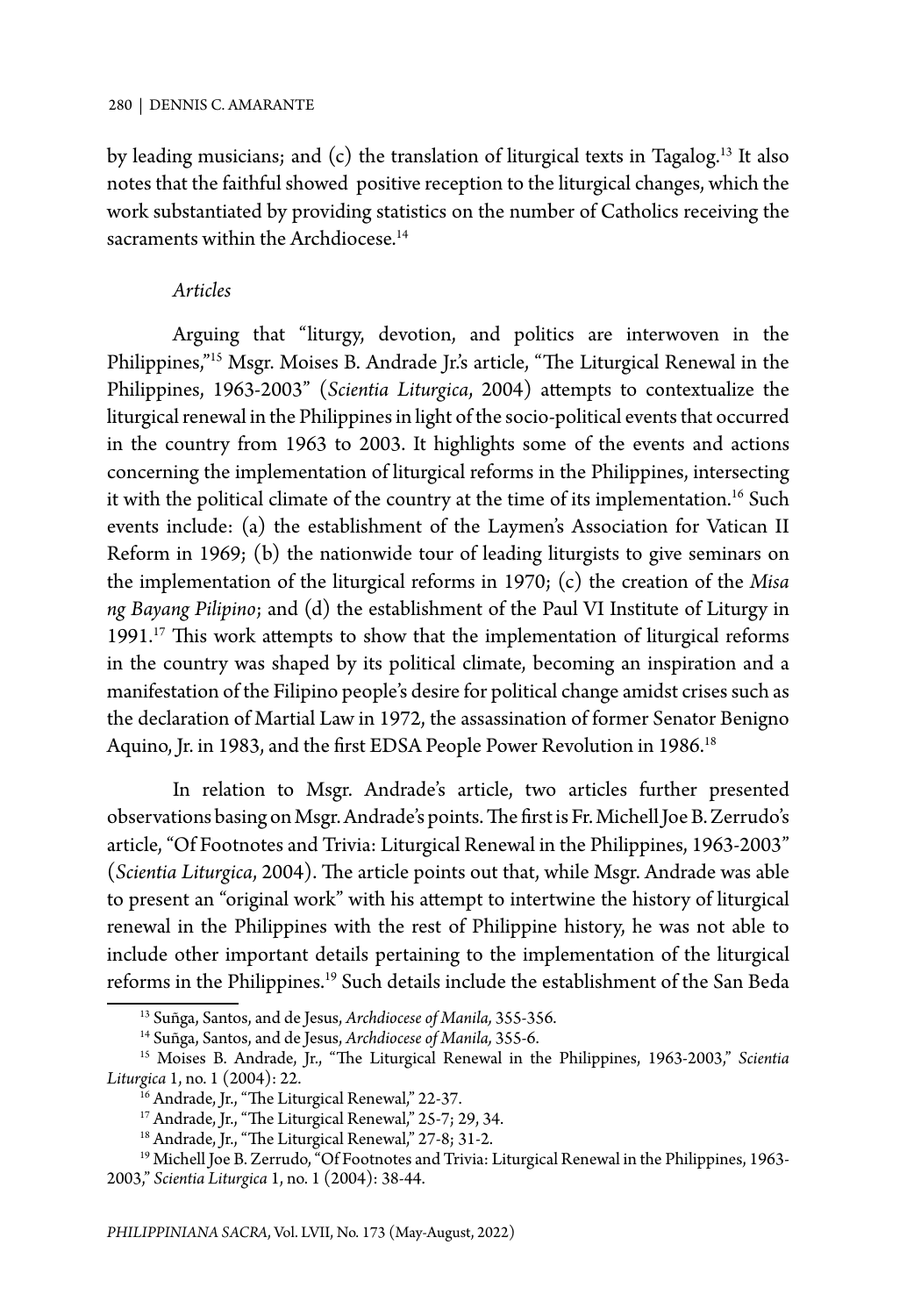University (SBU) Graduate School of Liturgy in 2002; the composition and the approval of liturgical texts in the vernacular such as the *Aklat ng Pag-iisang Dibdib, Aklat ng Pagpapahid ng Langis at Paglingap sa Maysakit*, and the *Aklat ng Pagmimisa sa Roma*; the attempts done by the Paul VI Institute of Liturgy to promote the *Parish Celebration of the Liturgy of the Hours*; and important details pertaining to the implementation of reforms for the sacraments.<sup>20</sup>

The second is Msgr. Luis D. Balquiedra's article, which is titled, "Still a Long Way Ahead: The Liturgical Renewal in the Philippines, 1963-2003" (*Scientia Liturgica*, 2004). Like Fr. Zerrudo's article, this one also notes the scarcity of information presented by Msgr. Andrade, but nonetheless praises him for giving "a bird's eye view of the Philippine scenery from 1963 to 2003."21 In particular, the actions done by the CBCP in order to implement the liturgical reforms were scarcely stated, mentioning that only two actions by the CBCP were mentioned, namely: the campaigns for liturgical renewal in 1971 and the creation of the *Misa ng Bayang Pilipino*. 22 But the article focuses more on the personal observations of the author pertaining to the implementation of the liturgical reforms. It notes that problems such as the nonimbibing of the clergy and faithful of the "spirit of the renewed liturgy," the prevalence of violations in the administration of sacraments, the lack of general interest on the *Misa ng Bayang Pilipino*, and the "sidetracking" of the liturgy in important ecclesial discussions including the Second Plenary Council of the Philippines (PCP II), are apparent. $^{23}$  In turn, the article concludes that more needs to be done in order to fully implement the liturgical reforms.<sup>24</sup>

Fr. Chupungco's article titled, "The Liturgical Reform of Vatican II: The Philippine Experience" (*Asian Perspectives in the Arts and Humanities*, 2011), provides an information regarding the actions made to implement the reforms in the Philippines. Like his other works, the article uses history to support his arguments in favor of the liturgical reforms. In particular, the article was written in response to the "reform of the reform" movement within the Church, which seeks to "retrieve discarded liturgical practices and paraphernalia [from the pre-Vatican II Tridentine rite]<sup>25</sup> that sometimes results in the loss of active participation.<sup>"26</sup> It specifically

<sup>20</sup> Zerrudo, "Of Footnotes," 41-2.

<sup>21</sup> Luis D. Balquiedra, "Still a Long Way Ahead: The Liturgical Renewal in the Philippines, 1963- 2003," *Scientia Liturgica* 1, no. 1 (2004): 45.

<sup>&</sup>lt;sup>22</sup> Balquiedra, "Still a Long Way," 45.

<sup>23</sup> Balquiedra, "Still a Long Way," 46-8.

<sup>&</sup>lt;sup>24</sup> Balquiedra, "Still a Long Way," 48.

<sup>&</sup>lt;sup>25</sup> Bracket supplied.

<sup>&</sup>lt;sup>26</sup> Anscar J. Chupungco, OSB, "The Liturgical Reform of Vatican II: The Philippine Experience," *Asian Perspectives in the Arts and Humanities* 1, no. 2 (2011): 79-80.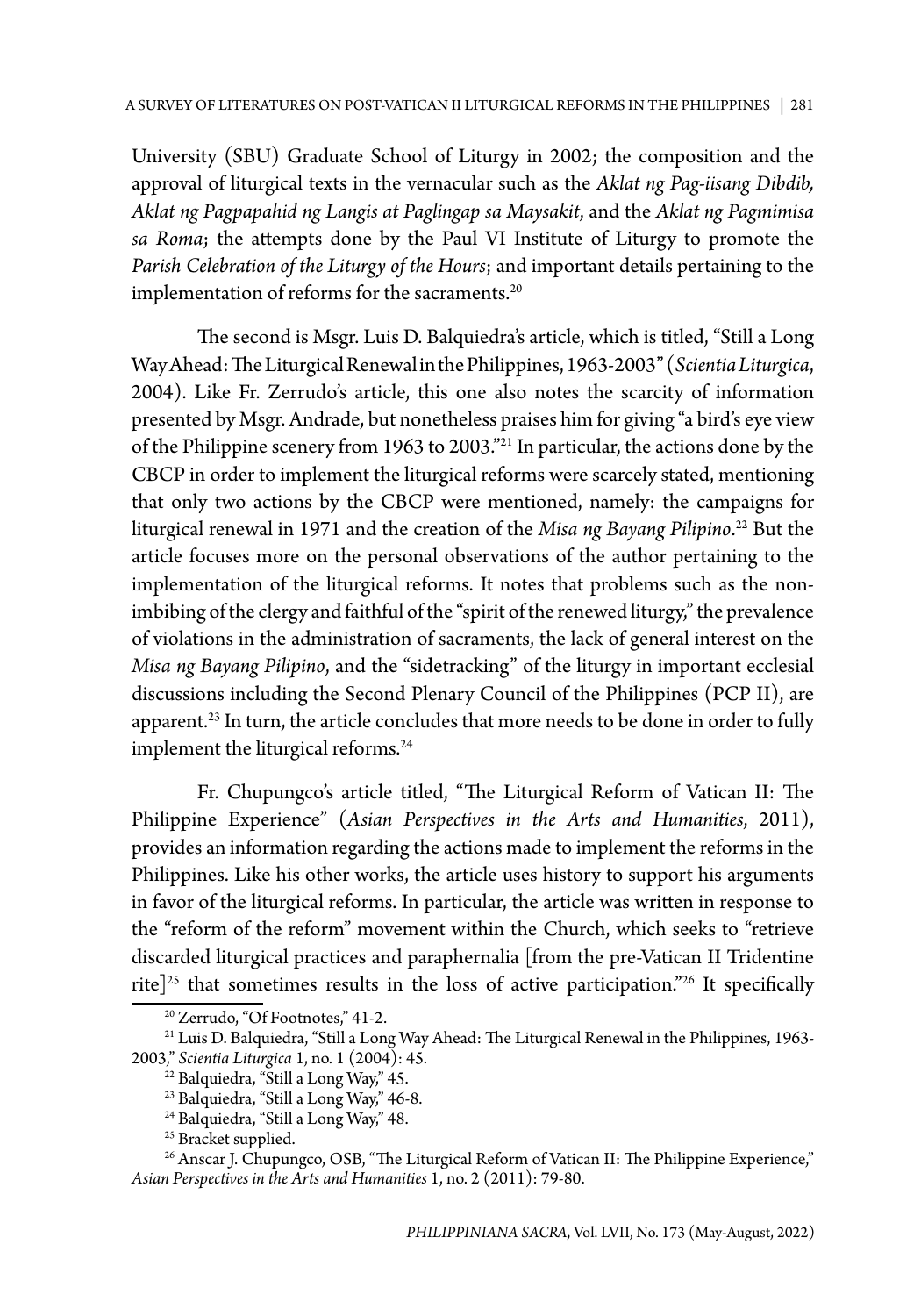highlights that the "Philippine experience" of the liturgical reforms, saying that with the introduction of the reforms, the Church in the Philippines has enjoyed its fruits and will continue to do so even amidst the formation of "dark clouds… on the western horizon"<sup>27</sup> due to the "reform of the reform" movement:

Bougainville and hibiscus flowers blossom in the heat. Ripe fruits array the branches of trees. Children frolic in defiance of the scorching sun. There will be no more violent storms and vicious floods. It's summertime! The Church in the Philippines is joyfully and gratefully harvesting the fruits of Vatican II.<sup>28</sup>

It also defends the principles behind the implementation of the liturgical reforms, arguing that liturgical renewal is a necessary and inevitable step that the Church must make to address the conditions of its faithful through the passage of time. It also provides an interesting analysis as to the reasons why Filipinos easily accepted the liturgical reforms, specifically the use of the vernacular in the liturgy, which Fr. Chupungco claims to have been due to the arrival of American Protestant missionaries in the country:

The arrival of American Protestants, many of whom were school teachers, helped to set the stage for Filipino Catholics to welcome the use of the vernacular in the Mass… The majority of Filipino Catholics accepted the changes (liturgical reforms) coming from Rome, even if a great deal of coaching was needed to wean them from devotional practices during Mass. The people welcomed the shift to the vernacular, they became used to seeing the priest face the people, and they sang without difficulty the Ordinary of the reformed Mass.29

Along with criticizing the "reform of the reform movement," it also criticizes the principle of "hermeneutic of continuity" which the "reform of the reform" movement espouses, labelling it as "romantic historicism."30

It specifically used the "Philippine experience" of the reforms as a proof of the invalidity of the ideas of the "hermeneutic of continuity." The "Philippine experience," according to the article, is characterized by the following: (1) the Church in the Philippines' easy acceptance of liturgical traditions such as the use of the vernacular and the inclusion of laypeople in liturgical ministries throughout the years even before the introduction of Vatican II liturgical reforms; (2) the positive reception of

<sup>27</sup> Chupungco, OSB, "The Liturgical Reform," 79.

<sup>&</sup>lt;sup>28</sup> Chupungco, OSB, "The Liturgical Reform," 87.

<sup>&</sup>lt;sup>29</sup> Chupungco, OSB, "The Liturgical Reform," 87-8. Parenthesis supplied.

<sup>30</sup> Chupungco, OSB, "The Liturgical Reform," 80-1.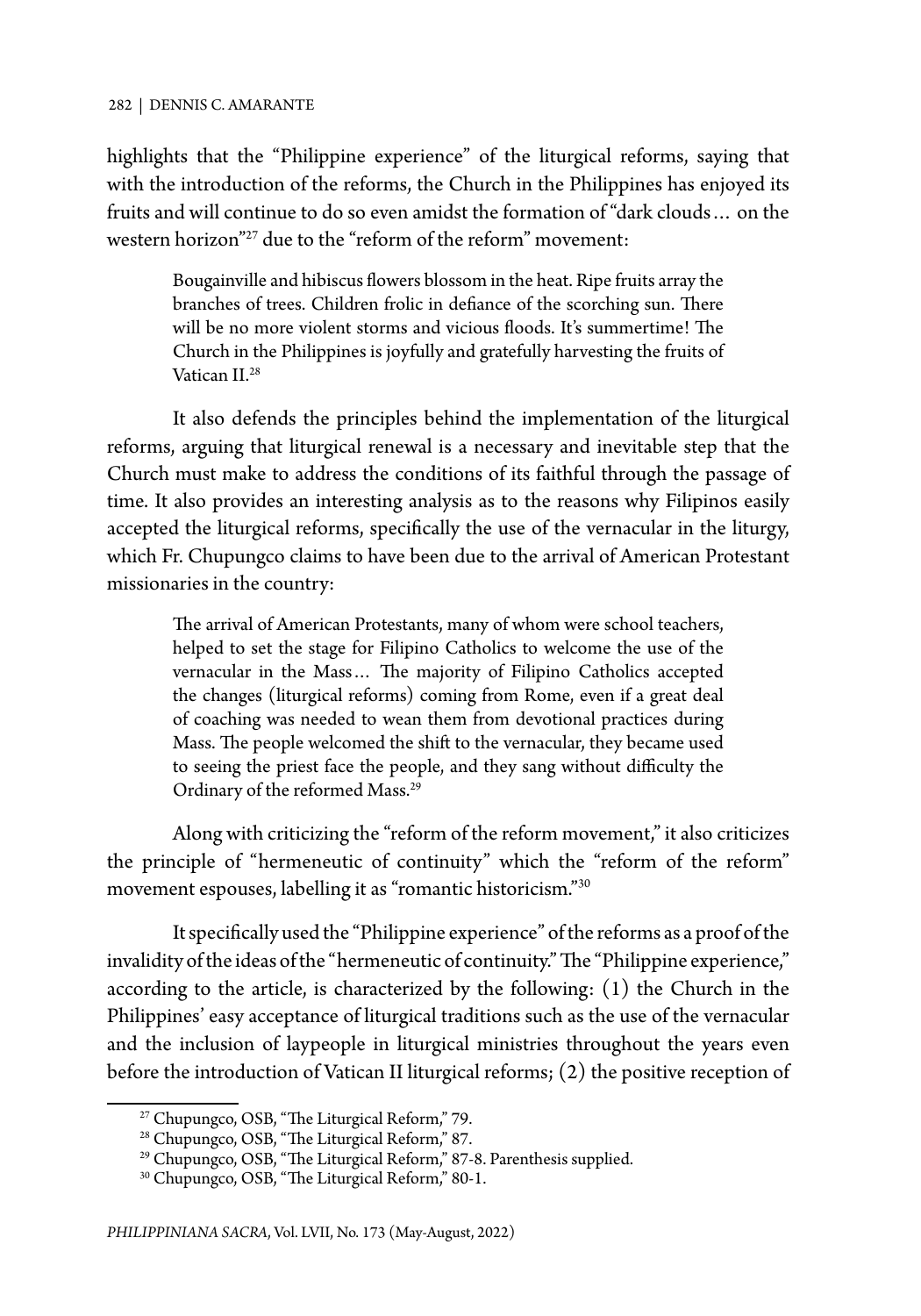the faithful to the introduction of new liturgical norms including those introduced by Vatican II as evidenced by the increase in the participation of laypeople in liturgical ministries; and, (3) the enrichment of the liturgical life of Filipino Catholics as a result of the introduction of new liturgical norms.<sup>31</sup> This experience, according to Fr. Chupungco, is a manifestation of a phenomenon that is evident in the Church since the beginning of its existence which he calls as "organic progression" or "the development of a progressive liturgical tradition grafted on sound tradition."<sup>32</sup> This is said to be in sharp contrast with the "hermeneutic of continuity," which the article claims to promote the view that the Tridentine liturgy should be fine-tuned instead of being totally revised.33

It also specifically targets Pope *emeritus* Benedict XVI, which the author implicitly blames for the strengthening of the "reform of the reform" movement and the institutionalization of policies which are allegedly in contrast to the spirit of the liturgical reforms such as the promulgation of the *motu propio Summorum Pontificum*  in  $2007:34$ 

Under the aegis of Ratzinger's authority, the proponents of the "hermeneutic of continuity" have all the backing they need to propagate the reform of the reform. When Pope Benedict XVI was asked how he planned to pursue the agenda, he replied that the force of example is a more prudent option than a papal decree, which could be divisive. And yet to the chagrin of a large sector of Catholics, he published Summorum Pontificum in 2007 permitting the widest possible use of the Tridentine liturgy as *forma extraordinaria* of the Roman rite. Pope Benedict XVI restored to life a medieval rite whose death Joseph Ratzinger had mourned.<sup>35</sup>

A compilation published by the CBCP Episcopal Commission on Liturgy (CBCP-ECLIT) titled, *The Constitution on the Liturgy and its Impact on the Philippine Church* (2012), contains eight articles delivered by Filipino liturgists during the 27<sup>th</sup> National Meeting of Diocesan Directors of Liturgy in 2012. The aforementioned meeting focused on the impact of SC in the liturgical life of the Church in the Philippines. It can be said that the articles were delivered and published to highlight the foundations which gave birth to the current features of the liturgy, and to advise the attendees on how to better fulfill the reforms stipulated in the conciliar document in their respective ecclesiastical jurisdictions and communities. As a whole, the

<sup>&</sup>lt;sup>31</sup> Chupungco, OSB, "The Liturgical Reform," 87-9.

<sup>32</sup> Chupungco, OSB, "The Liturgical Reform," 89.

<sup>33</sup> Chupungco, OSB, "The Liturgical Reform," 80-1, 86.

<sup>34</sup> Chupungco, OSB, "The Liturgical Reform," 80-1.

<sup>35</sup> Chupungco, OSB, "The Liturgical Reform," 79-80.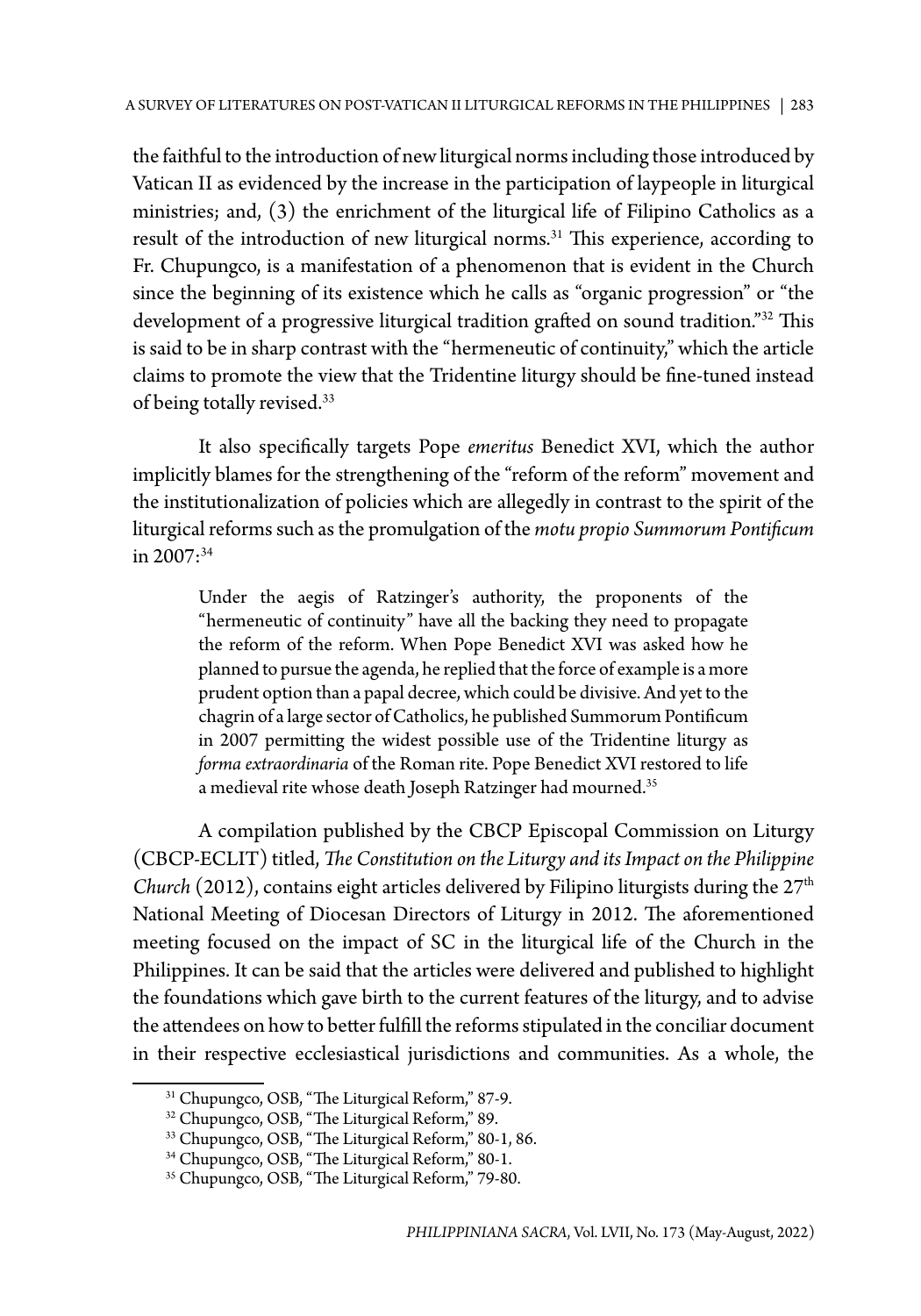articles praise the fruits, which the conciliar document has produced, which in turn led to the enrichment of the liturgical life of Filipino Catholics. Six of the articles that are included in the work further discuss such "fruits," focusing on specific areas of the liturgy:

Msgr. Florencio P. Salvador's article, which is titled "The Eucharist in the Philippines: Lay Ministry and Active Participation," focuses on the effects of the conciliar documenton the degree of lay participation in the celebration of the Eucharist in the Philippines. It argues, drawing from the author's personal observations and experiences, that the reforms introduced by the conciliar document concerning the Holy Mass, such as the use of the vernacular and the increase in the number of catechists and laypeople involved in the Mass, led to a greater appreciation of the faithful the enrichment of the "present lives of [the] people."36

On the other hand, Fr. Amelito Racelis, SDB's article, which is titled "The Impact of *Sacrosanctum Concilium* on the Celebration of Baptisms, Marriages and Funerals in the Philippines," focuses on providing an analysis on the effects of the conciliar document on the following liturgical celebrations attended by Filipino Catholics that the author considers as "popular" – baptism, marriage, and funerals.<sup>37</sup> It argues that the conciliar document enriched the aforementioned liturgical celebrations, leading to the faithful's greater appreciation of it. For baptism, such enrichment was done through the inclusion of the reading of the Word of God and homilies in baptism, the regaining of the "public character" of baptisms through mass baptisms and large attendance of relatives and friends, and the active participation of the faithful.<sup>38</sup> For marriages, such was done through the adequate formation of couples, and the regaining of the "public character" of the sacrament through mass weddings.<sup>39</sup> For funerals, such was done through the presence of a priest or several priests, the involvement of laypersons in presiding funeral rites in the absence of a priest, the presence of the people, the chance to sprinkle holy water on the remains of the deceased, and the presence of Christian symbols near the casket.<sup>40</sup> The article also contains a table presenting the status of the translation works made for the *Rite of Baptism of Children*, *Rite of Marriage*, and *Funeral Liturgy* in the following

<sup>&</sup>lt;sup>36</sup> Florencio P. Salvador, "The Eucharist in the Philippines: Lay Ministry and Active Participation," in *The Constitution on the Liturgy and its Impact on the Philippine Church* (Manila: CBCP Episcopal Commission on Liturgy, 2012), 38. Bracket supplied.

<sup>&</sup>lt;sup>37</sup> Amelito Racelis, SDB, "The Impact of Sacrosanctum Concilium on the Celebration of Baptisms, Marriages and Funerals in the Philippines," in *The Constitution on the Liturgy and its Impact on the Philippine Church* (Manila: CBCP Episcopal Commission on Liturgy, 2012), 49.

<sup>38</sup> Racelis, SDB, "The Impact," 51-4.

<sup>39</sup> Racelis, SDB, "The Impact," 55-7.

<sup>40</sup> Racelis, SDB, "The Impact," 57-8.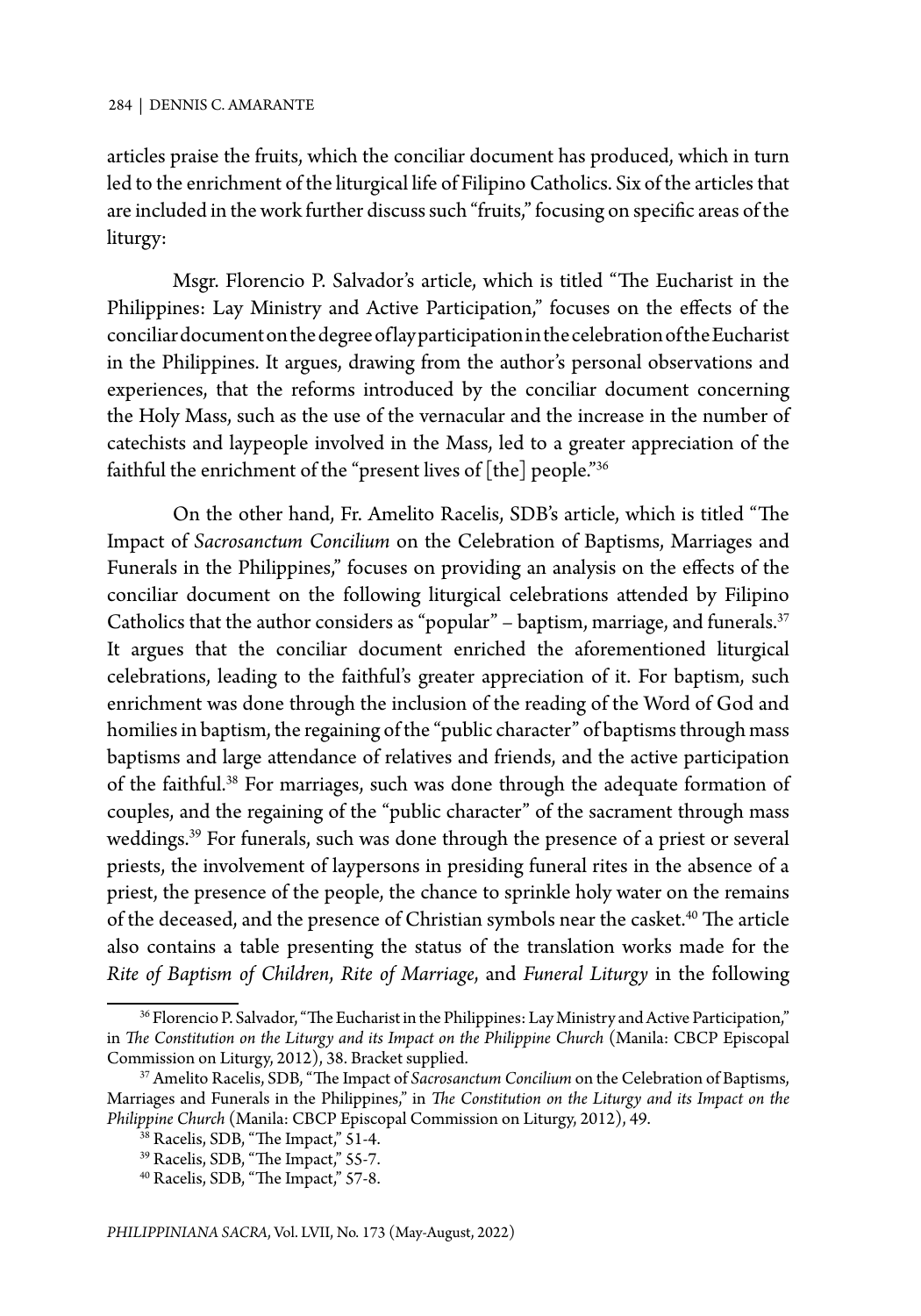Philippine languages at the time when the article was written and presented: Tagalog, Kapampangan, Ilocano, Pangasinense, Bicolano, Cebuano, Hiligaynon, and Binisaya (Waray).<sup>41</sup> The author notes that the official approval of the translations are still lacking, and that there is much work to be done in terms of translating the aforementioned liturgical rites in other Philippine languages.<sup>42</sup>

Meanwhile, Fr. Virgilio B. Hernandez' article, which is titled "The Liturgy of the Hours as a Form of Parish Worship in the Philippines: What Remains to be Done," argues that the conciliar document has led to the use of the Liturgy of the Hours, a form of prayer that is seldom recited by the laity, in parishes. It does not provide any historical explanation that supports such a conclusion, rather it merely discusses the provisions in the conciliar document and the General Instruction on the Liturgy of the Hours (GILH) which promoted the communitarian use of the Liturgy of the Hours and offered points on what parish priests should do.<sup>43</sup>

Josefina M. Manabat's article titled, "The Filipino Church's Celebration of Sunday and Seasons of the Liturgical Year in the Last Fifty Years," provides a historical background to better highlight the impact of the conciliar document on the celebration of the Holy Mass on Sundays and on the seasons in the liturgical calendar. The article argues that the reforms introduced by the conciliar document on celebrations of Sundays, which the Church in the Philippines has responded to through different means, has enabled the faithful to celebrate Sundays even with their present predicaments. Such means, which the Church in the Philippines has utilized as responses, include the celebration of Masses in unconventional places (malls, barangay chapels, etc.), the promotion of works of charity and social concern as activities which can be done to observe the Sunday rest, the emergence of Basic Ecclesial Communities (BECs), and the creation of texts for a Sunday liturgy in the absence of a priest. As for the celebrations of liturgical seasons, the provisions of the conciliar document on popular religiosity have led to the recognition of the importance of Filipino traditions observed during particular seasons. Such Filipino

<sup>41</sup> Racelis, SDB, "The Impact," 58-9.

<sup>42</sup> Racelis, SDB, "The Impact," 58.

<sup>&</sup>lt;sup>43</sup> The only relevant information that is useful from this paper is the fact that it was only in 1994 that a version of the Liturgy of the Hours in a Philippine language was published. This is the *Panalangin ng mga Kristiyano sa Maghapon*, a Tagalog translation of the Liturgy of the Hours which is patterned after the American Shorter Christian Prayer. Virgilio B. Hernandez, "The Liturgy of the Hours as a Form of Parish Worship in the Philippines: What Remains to be Done," in *The Constitution on the Liturgy and its Impact on the Philippine Church* (Manila: CBCP Episcopal Commission on Liturgy, 2012), 65.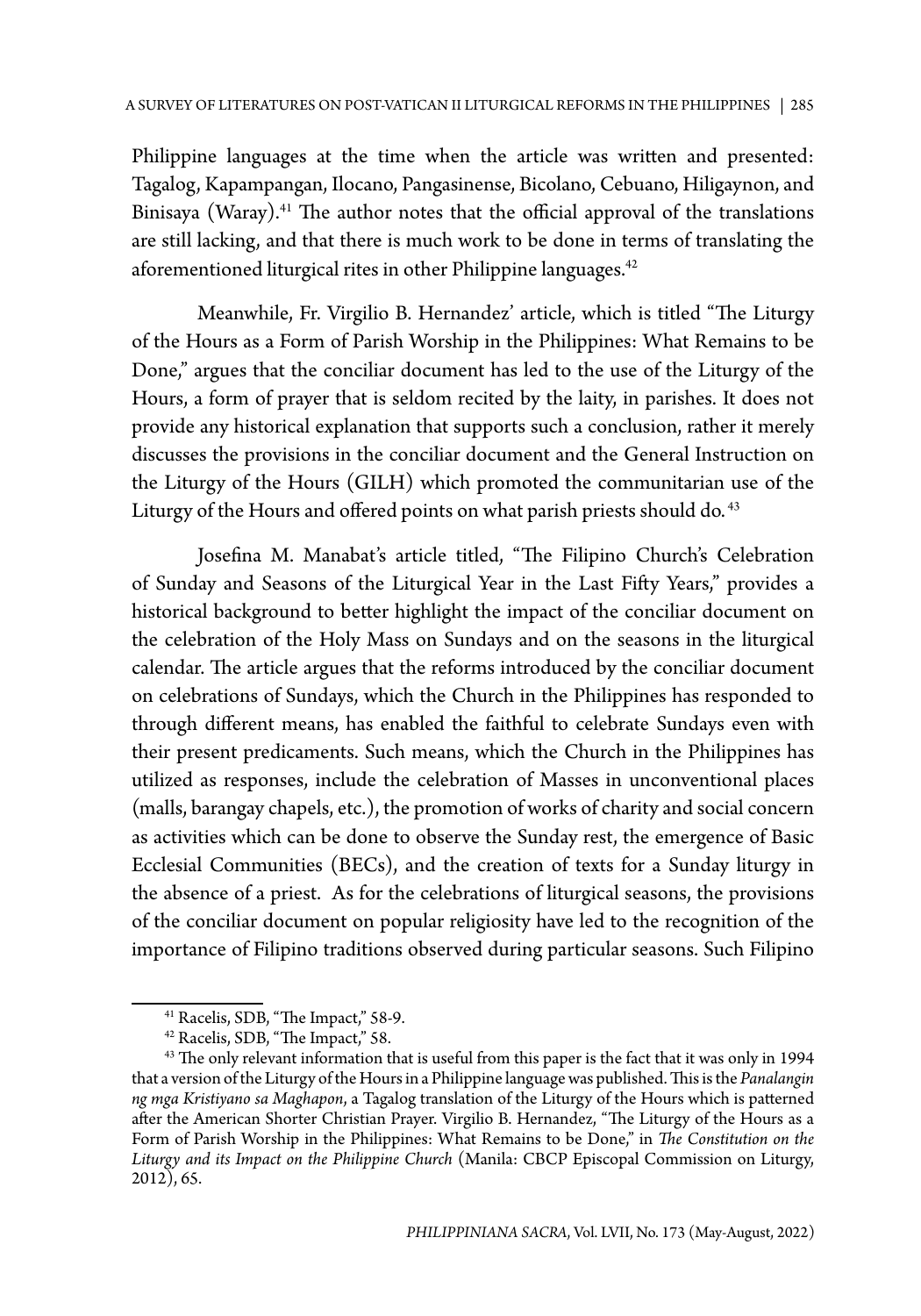traditions include the *Salubong* and the *Simbang Gabi*, among others.<sup>44</sup> The conciliar document also enabled the Church in the Philippines to exert its efforts to further promote to the faithful the reforms, specifically the celebration of Sundays and other liturgical seasons. These efforts were seen both at the local level (through the efforts of diocesan liturgical commissions and parishes), at the national level (through the efforts of the CBCP-ECLIT and institutions such as the Paul VI Institute of Liturgy).<sup>45</sup>

Most Rev. Victor B. Bendico's article, which is titled "From Singing in the Liturgy to Singing the Liturgy in the Philippine Church," highlights the development of Filipino liturgical music. It argues that the promotion of the use of the vernacular and the active participation of the faithful led to the creation of liturgical hymns in the vernacular by composers such as Fr. Eduardo Hontiveros, SJ, Fr. Manuel Francisco, SJ, and the late Fr. Benildus Maramba, OSB (1936-2020). This is said to have resulted in the faithful *singing the liturgy* instead of just *singing in the liturgy* which is said to be a characterization of the pre-Vatican II Tridentine rite.<sup>46</sup>

Fr. Genaro O. Diwa's article, which is titled "The Impact of *Sacrosanctum Concilium* on Church Architecture, Sacred Arts, and Furnishings," only provides the provisions of the conciliar document on church architecture, sacred arts, and furnishings. It did not include the author's analysis on how these provisions were implemented in the Church in the Philippines, which the author may have presented to the audience but not in writing. It only mentions the creation of the "Liturgical Guidelines on Church Architecture" by the Paul VI Institute of Liturgy, which the CBCP has adopted in 1999.47

Other articles in relation to post-Vatican II Philippine liturgical history include Fr. Roberto Luanzon Jr., OP's "*Sacrosanctum Concilium* @ 43: The Filipino Experience" which was included in *Theology Week 2006: Vatican II, 40 years after* (2006). Written in relation to the 43rd anniversary of the promulgation of *Sacrosanctum Concilium*, the work of Fr. Luanzon also seeks to highlight the "Filipino experience" of Vatican II liturgical reforms, thereby attempting to provide a localized account on

<sup>44</sup> Josefina M. Manabat, "The Filipino Church's Celebration of Sunday and Seasons of the Liturgical Year in the Last Fifty Years," in *The Constitution on the Liturgy and its Impact on the Philippine Church* (Manila: CBCP Episcopal Commission on Liturgy, 2012), 94.

<sup>45</sup> Manabat, "The Filipino Church's," 96-7.

<sup>46</sup> Victor B. Bendico, "From Singing in the Liturgy to Singing the Liturgy in the Philippine Church," in *The Constitution on the Liturgy and its Impact on the Philippine Church* (Manila: CBCP Episcopal Commission on Liturgy, 2012), 103.

<sup>47</sup> Genaro O. Diwa, "The Impact of *Sacrosanctum Concilium* on Church Architecture, Sacred Arts, and Furnishings," in *The Constitution on the Liturgy and its Impact on the Philippine Church* (Manila: CBCP Episcopal Commission on Liturgy, 2012), 115.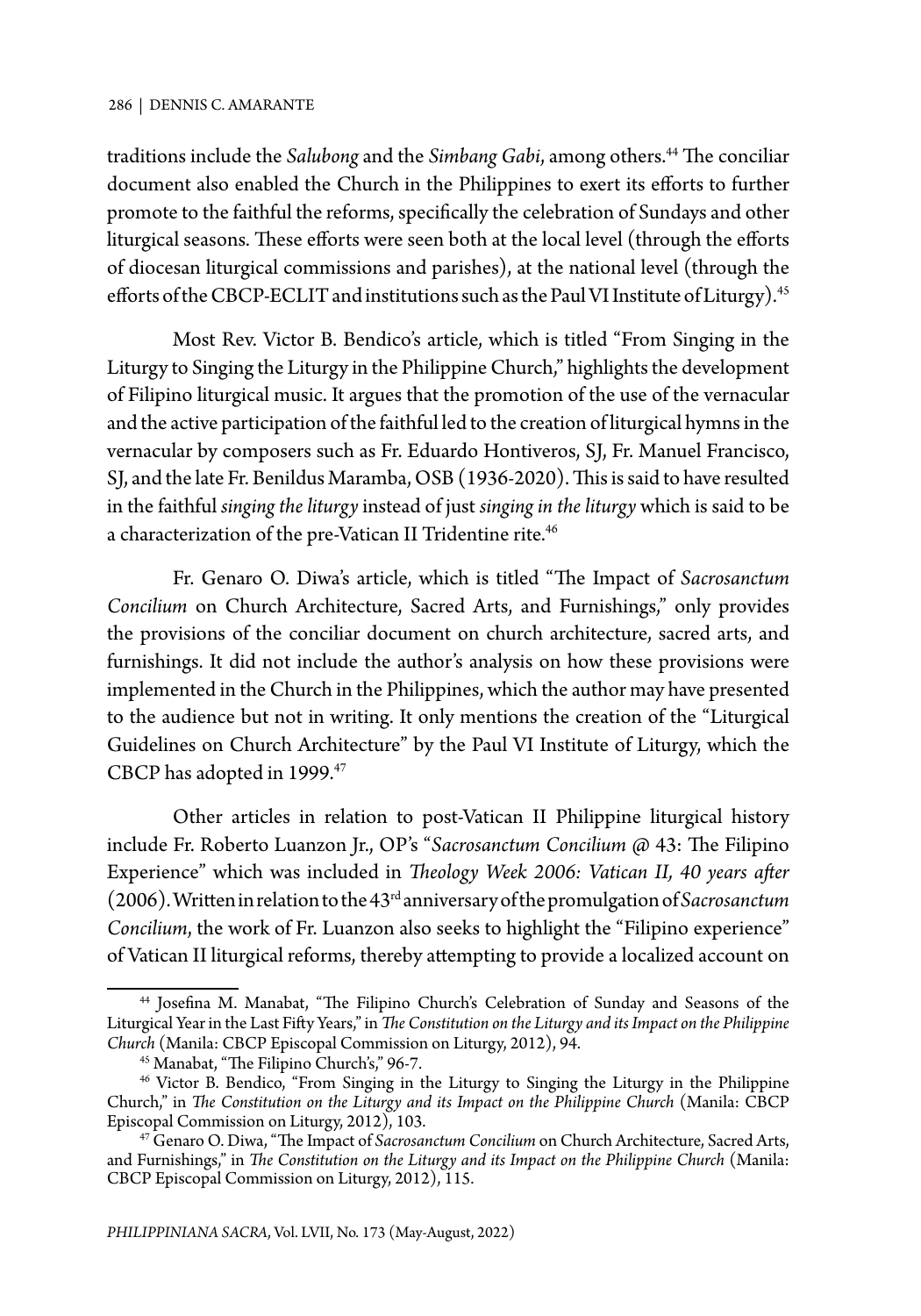how the liturgical reforms were implemented. It specifically enumerates these major steps by which the liturgical reforms were implemented in the Philippines: the annual National Meeting of Diocesan Directors of Liturgy (NMDDL); the establishment of the Paul VI Institute of Liturgy and San Beda Graduate School of Liturgy; the translations of liturgical books in the vernacular; and the attempts to institutionalize the *Misa ng Bayang Pilipino* and the *Salubong* within the liturgical traditions of the Church in the Philippines.48 It also presents challenges, which the author credits to the information from Fr. Chupungco, that the Church in the Philippines may face in implementing the liturgical reforms in the third millennia.<sup>49</sup>

Jonathan Y. Tan's article "Beyond *Sacrosanctum Concilium*: The Future of Liturgical Renewal in the Asian Catholic Church" (*Studia Liturgia*, 2014) focuses on the attempts and struggles of local churches in Asia to implement the conciliar document's provisions, especially in terms of liturgical inculturation. It includes the "Philippine experience" of inculturating the liturgy in its discussion on the shared experience of Asian churches in inculturating the liturgy. It highlights the creation of the *Misa ng Bayang Pilipino* as the representation of the Church in the Philippines's attempts to incorporate the cultural values and traditions of Filipinos in the liturgy. However, similar to other proposals introduced by other churches, it states that the *Misa ng Bayang Pilipino* is deemed unacceptable by Rome due to the promulgation of *Varietates legitimae* (1994) and *Liturgiam authenticam* (2004), considering it "effectively dead and buried."50

Similar to *Liturgical Renewal in the Philippines: Maryhill Liturgical Consultations*, Fr. Florencio Testera, OP's article, which is titled "The CBCP at Work: A Systematic Compilation of the Major Decisions Taken by the Catholic Bishops' Conference of the Philippines, January 1964 to July 1979" (*Boletín Eclesiástico de Filipinas*, 1980), is not a historical work. Rather, it is a summary of all decisions taken by the CBCP Plenary Assembly from January 1964 to July 1979, especially on liturgical matters. Its contents were culled from different publications (such as the *Liturgical Information Bulletin of the Philippines* and the *Canon Law Digest*), and liturgical books (such as the General Instructions on the Roman Missal) and is systematically arranged according to the liturgical principle or concerns which the decision concerns about. An abbreviation of the publication or institution where it

<sup>48</sup> Roberto Luanzon, Jr. OP "*Sacrosanctum Concilium* @ 43: The Filipino Experience," in *Theology Week 2006: Vatican II, 40 years after* (Manila: UST Publishing House, 2006): 159-61.

<sup>49</sup> Luanzon, Jr., "Sacrosanctum Concilium," 162.

<sup>50</sup> Jonathan Y. Tan, "Beyond *Sacrosanctum Concilium*: The Future of Liturgical Renewal in the Asian Catholic Church," *Studia Liturgia* 44 (2014): 295.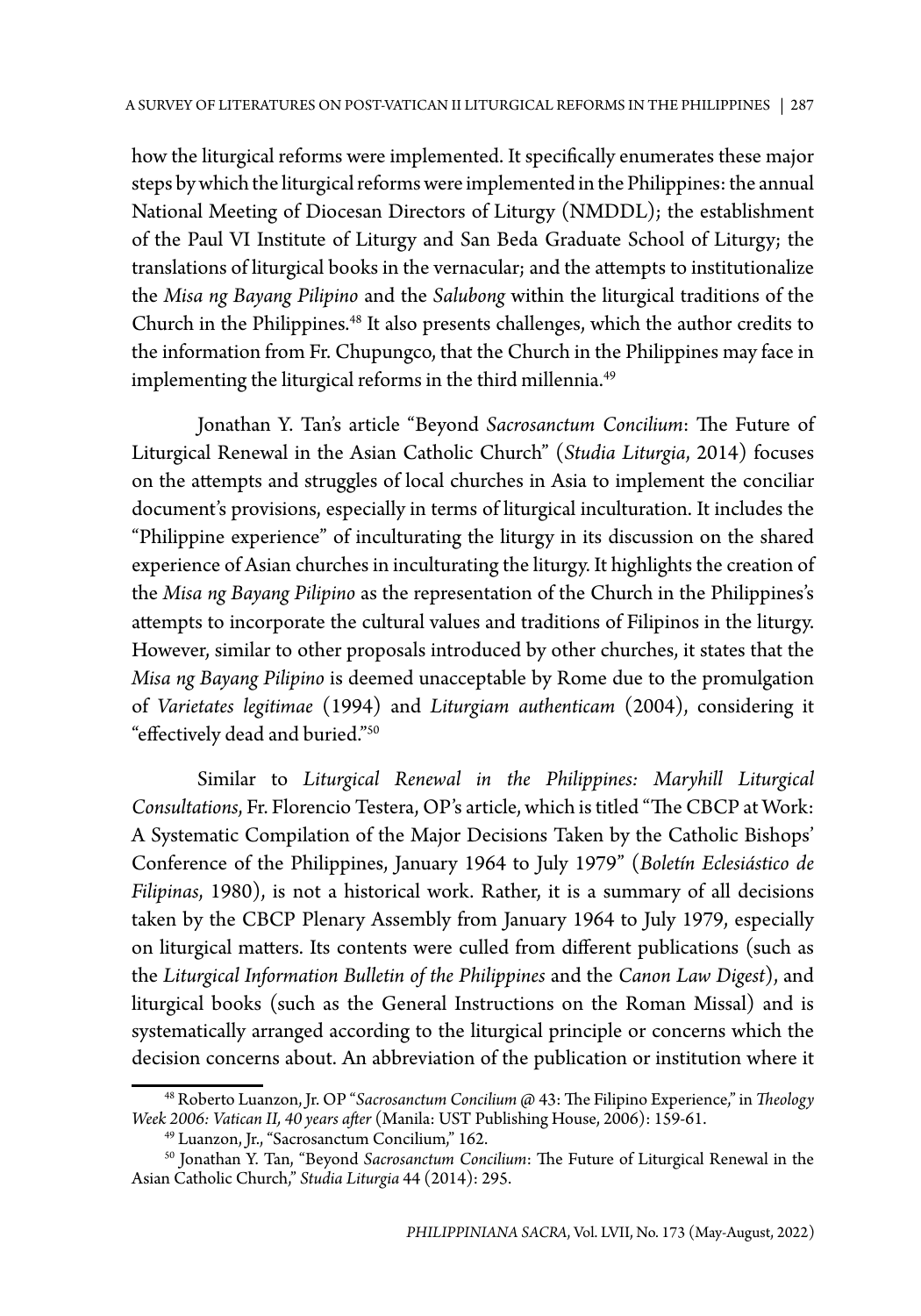was culled from and the page number is also included in each decision. It is useful as a source of information on the attempts of the Church in the Philippines hierarchy in implementing the liturgical reforms.

#### *Unpublished Works*

Fr. Carmelo Ponce Arada Jr.'s SThL/MA thesis, which is titled "The Second Vatican Council liturgical reform in the Archdiocese of Manila under Jaime L. Cardinal Sin: An Assessment" (University of Santo Tomás, 2010), is one example of a work which probes the effects of the liturgical reforms in the different ecclesiastical jurisdictions and religious congregations within the Church in the Philippines. In this case, the work focuses on the implementation of the liturgical reforms promulgated by Vatican II during the incumbency of Jaime Cardinal Sin (1928- 2005) as Archbishop of Manila from 1974 to 2003.<sup>51</sup> It says that, it was during the time of Cardinal Sin that the liturgical life of the Archdiocese was tailored according to the principles set by the Vatican II liturgical reforms, as manifested through the different policies and acts which he organized: the implementation of the decrees of the Fourth Synod of Manila and Second Provincial Council of Manila; promulgation of decrees and circulars; the establishment of institutions concerning the liturgical life of the Archdiocese; and the translation of liturgical books in Tagalog.<sup>52</sup> The work is also unique since it includes a discussion on the translation of liturgical books, in which it highlights the role played by the Regional Commission on Tagalog in the Liturgy (of which the Archbishop of Manila is a member) in its implementation.

Another example of a work on the effects of the liturgical reforms on a particular institution within the Church in the Philippines is Cyr Stephen A. Magbanua's SThL/MA thesis, which is titled "The Dominican liturgy in the Philippine Province in the light of the liturgical renewal of the Second Vatican Council" (University of Santo Tomás, 2014). This work deals with the liturgical norms and celebrations of the Dominican Province of the Philippines (DPP), a circumscription of the Order of Preachers (Dominicans), from 2010 onwards and its adherence to the Vatican II liturgical reforms. It highlights the "complementarity"<sup>53</sup> of the DPP Dominican liturgy and the vision set forth by the liturgical reforms on the liturgical life of the Church, by which it argues that the DPP has faithfully followed

<sup>&</sup>lt;sup>51</sup> Carmelo Ponce Arada, Jr., "The Second Vatican Council liturgical reform in the Archdiocese of Manila under Jaime L. Cardinal Sin: An Assessment," (S.Th.L./M.A. Thesis, University of Santo Tomás, 2010), 5.

<sup>52</sup> Arada, Jr., "The Second Vatican Council," 350-2.

<sup>&</sup>lt;sup>53</sup> Cyr Stephen A. Magbanua, "The Dominican liturgy in the Philippine Province in the light of the liturgical renewal of the Second Vatican Council," (S.Th.L./M.A. Thesis, University of Santo Tomás, 2014), 83-4.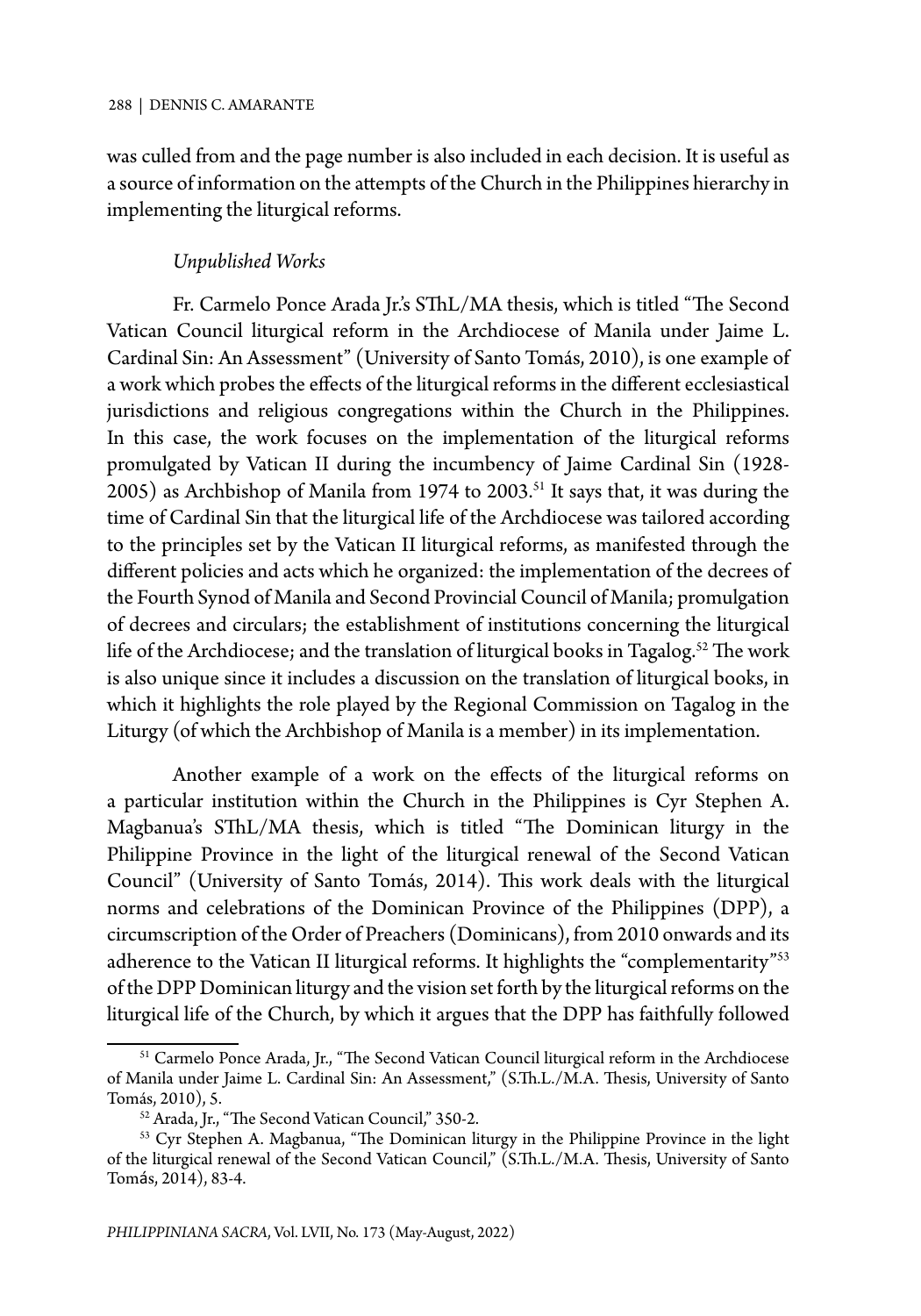the liturgical reforms set by Vatican II; while retaining its distinct rituals, prayers, and other liturgical norms which trace its origins to the pre-Vatican II Dominican Rite.

On the other hand, the author's BA thesis, which is titled "Post-Vatican II Liturgical Reforms in the Philippines, and their Implementation (1964-2012)" (University of Santo Tomás, 2019) discusses the implementation of the liturgical reforms at a national level. Specifically, it provides an information on the actions made by the Philippine Church hierarchy (or the CBCP) to implement the liturgical reforms from 1964 to 2012. The work is notable for its use of historical method and its use of Everett M. Rogers' *Diffusion of Innovations* theory. The work argues that the CBCP has fulfilled its responsibility of implementing the Vatican II liturgical reforms, leading to the introduction of reforms in the various areas of the liturgy. The work also argues that, in assessing the implementation of the reforms from 1964 to 1979 with the events in Philippine society and the Church in the Philippines, it is noticeable that the reforms were molded by the conditions at that time and used as a tool for the empowerment of the faithful, turning it into an avenue for the promotion of the faithful as members of the "People of God." As a result, the reforms not only fostered the active engagement of the faithful in the liturgical and non-liturgical events of the Church, but it also made them realize their immense role in fulfilling the work of the Church towards both spiritual and social emancipation. These are said to be seen today in many aspects, which include the increased participation of the faithful in major Church events, the flourishing of Basic Ecclesial Communities (BECs), and the increase in the number of priests and missionaries.

## **Synthesis**

As evidenced by the existence of monographs, articles, and unpublished works which seek to contribute to the study of the subject, studies on post-Vatican II liturgical reforms in the Philippines and their implementation is not a *terra incognita*  in the strictest sense of the word. Rather, it is a blossoming subject of inquiry.

# *Interpretation of Authors on Post-Vatican II Liturgical Reforms in the Philippines and their Implementation*

Most of the works dealing with the effects of the Vatican II liturgical reforms in the Church in the Philippines have the same interpretation – that the reforms, whether in general or specifically, in various areas of the liturgy, had a perceivable effect on the faithful (the use of the vernacular, the promotion of the active participation of the faithful, the inculturation of liturgical practices, among others). This simple cause-and-effect, while important in providing a detailed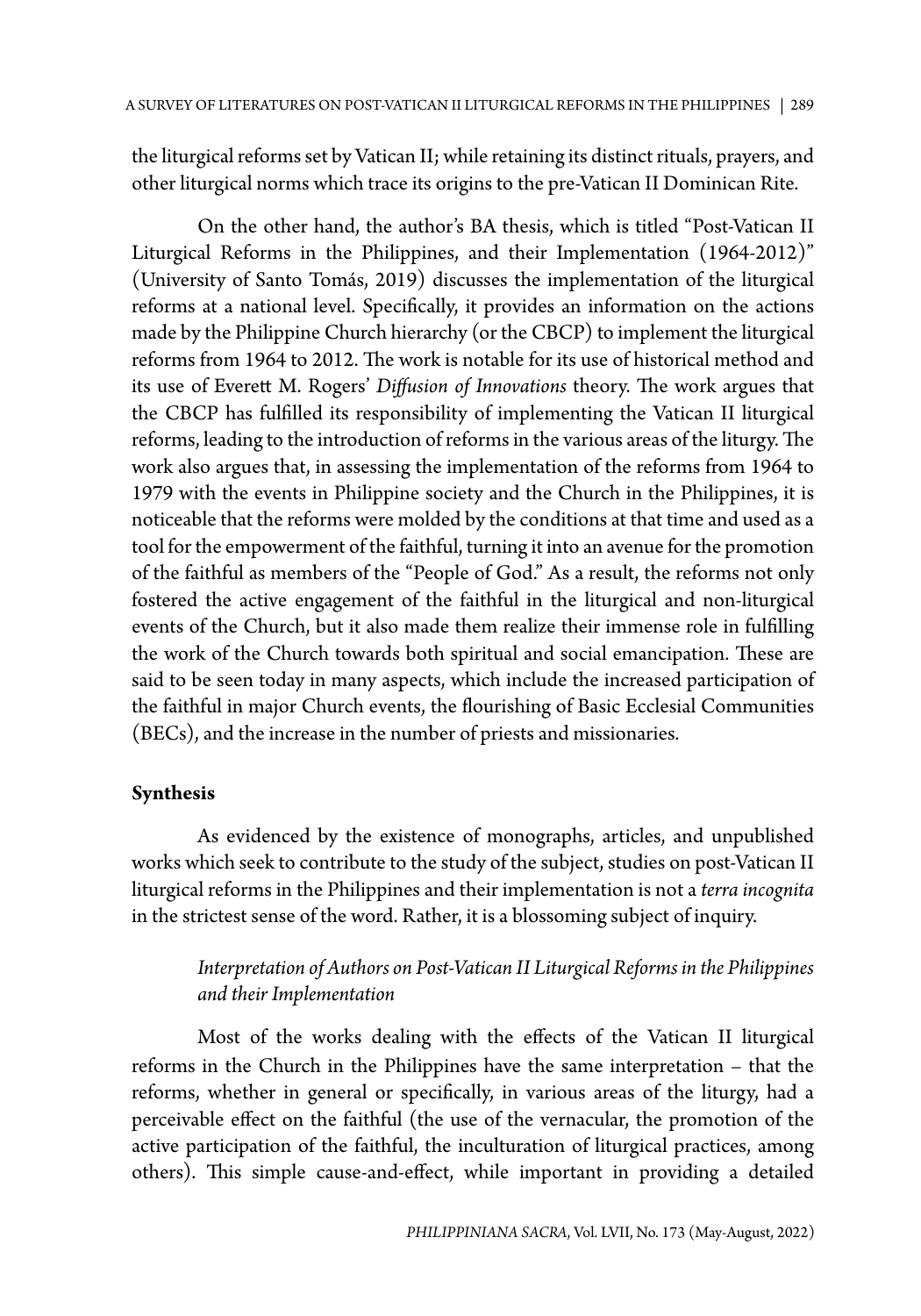interpretation of the reforms, is neither extensive nor enough. This is because it only scratches the surface of what can be observed from the implementation of the reforms. This is in sharp contrast with the interpretations highlighted in the works such as the work on the history of the Archdiocese of Manila, and the works of Msgr. Andrade, Fr. Chupungco (specifically his article "The Liturgical Reform of Vatican II: The Philippine Experience"), and Mr. Tan. These works provide a more complex interpretations of the implementation of the reforms, taking note of the place of post-Vatican II Philippine liturgical history in broader histories. The work on the history of the Archdiocese of Manila contextualizes the implementation of the reforms vis-àvis with the growth of the Archdiocese of Manila from the 1960s. On the other hand, the works of Msgr. Andrade and Fr. Chupungco contextualize the implementation of the reforms in the broader Philippine Church and Philippine general history; with the former focusing on the contextualization of the implementation of the reforms with important historical events in Church in the Philippines and Philippine general history beginning from the 1960s and the latter treating the historical developments on the implementation of reforms as part of a "progressive liturgical tradition" that is a phenomenon within the Church in the Philippines which supposedly explains its receptiveness of the liturgical reforms. Meanwhile, the work of Mr. Tan contextualizes the attempts of the Church in the Philippines to inculturate the liturgy with the broader movement of other Asian churches to adapt the liturgy according to their cultural traditions.

## *Differences of the Works in terms of the Methodology Employed by its Authors*

The methodologies that were utilized in the creation of the reviewed works to support the interpretations of the authors differ. Many works only highlight major actions and/or changes in relation to the liturgical reforms in the local context, in turn using those to encapsulate the general condition of the liturgical life of the Church in the Philippines after Vatican II. Moreover, such works only provide general descriptions of the major actions and/or changes that they highlighted, which in turn led to their inabilities to provide detailed accounts on the matter. Notable examples of these works are those of Fr. Luanzon and the authors of the articles in *The Constitution on the Liturgy and its Impact on the Philippine Church*. Some works were written not solely to provide information or interpretations but rather to comment on the observations made by other authors about the subject matter. Such works include the articles of Fr. Zerrudo and Msgr. Balquiedra. Some works even have interpretations that are rooted in the authors' personal observations and experiences, rather than in primary sources. While personal experiences of historical actors are important, these are only used mainly to fill in the gaps on the accounts presented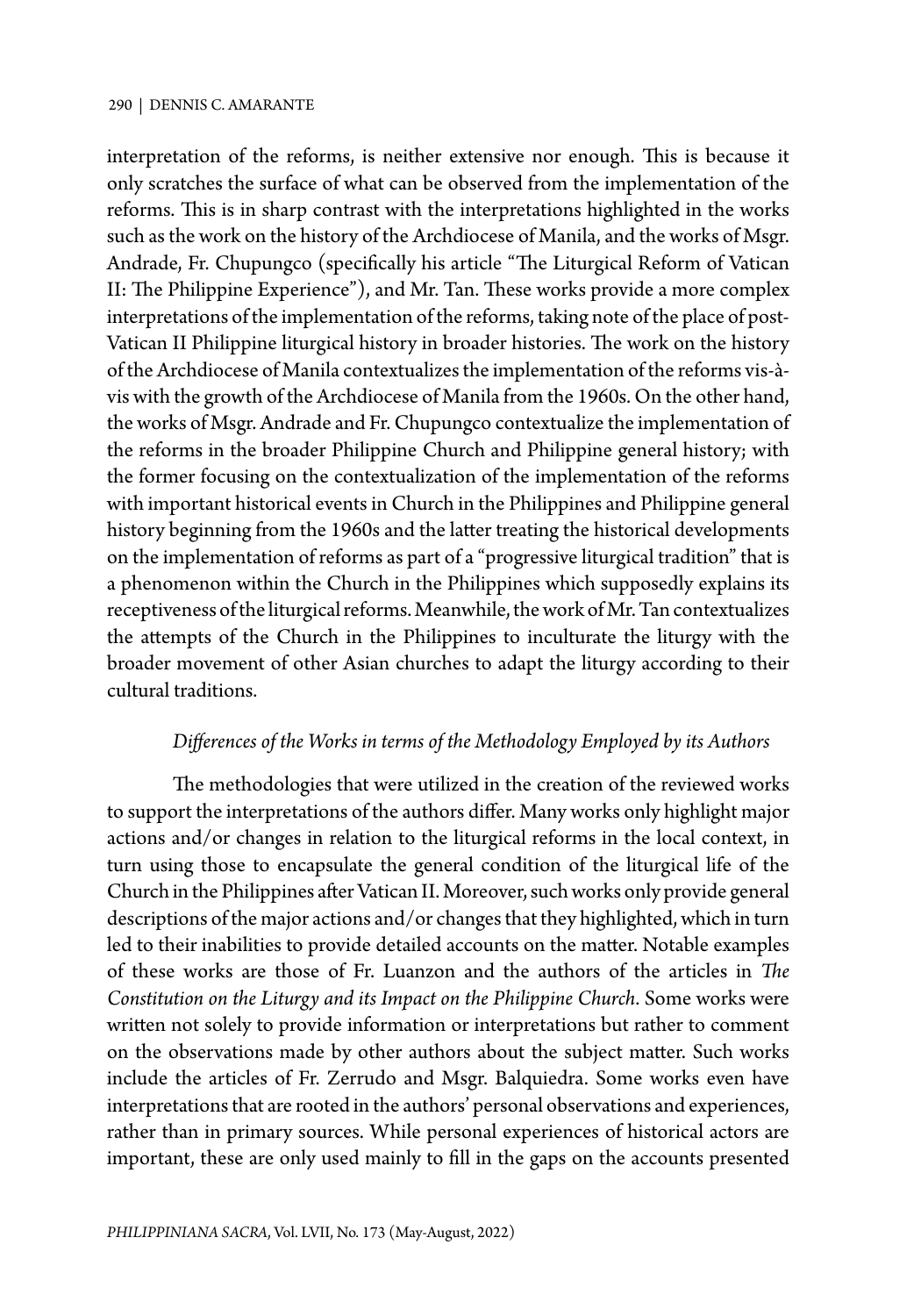by documentary sources. In the case of some works on post-Vatican II liturgical reforms in the Philippines, the personal experiences were the only evidence used to support the author's interpretation. Examples of such a work are the articles of Msgr. Balquiedra and Msgr. Salvador. Almost all works did not utilize a theory of history, which is extremely important in present-day historical writing. Notable exceptions to the aforementioned observation on methodologies include the work on the history of the Archdiocese of Manila which used primary sources such as documents and statistical data in supporting its arguments.

# *Amount of Works Written on Post-Vatican II Liturgical Reforms in the Philippines and their Implementation*

There are only a few number of works that were written concerning the effects of the Vatican II liturgical reforms in the Church in the Philippines. Among these few, only a handful focus on the implementation of the liturgical reforms in specific areas of the liturgy. Such works are the articles published in *The Constitution on the Liturgy and its Impact on the Philippine Church*. Also, only a handful focus on the implementation of the reforms in particular ecclesiastical jurisdictions and religious communities. Such works are those of Fr. Arada, Mr. Magbanua, and the work on the history of the Archdiocese of Manila. Some are not even strictly historical works, but rather works that contain first-hand accounts and sources on the implementation of the reforms. Such works are the *Liturgical Renewal in the Philippines: Maryhill Liturgical Consultations* and Fr. Testera's article. The rest focus on the implementation of the reforms at a national level. No work has been published as of this moment that extensively examines the responses of the Filipino faithful on the liturgical reforms – both positive and negative.

In looking at the aforementioned observations, it can be said that these can be attributed to circumstances which slow the creation of more works that both adheres to the standards of historical writing and provide better analysis of the subject that it deals with. One circumstance that can be attributed to this concern is the idea that these works are not really intended to be a comprehensive discussion on the implementation of the reforms at all, but rather these are just overviews of what has happened throughout the years that the reforms were implemented. Another circumstance that can be attributed to this concern is time itself – the liturgical reforms were introduced only fifty-six years ago. Since it is a recent phenomenon that needs more time for it to be reflected upon, this is reason as to why simple causeand-effect interpretations are predominant in many works and only a few number of works were written on the subject. Another circumstance is the fact that many of the authors of the works on post-Vatican II liturgical reforms in the Philippines are not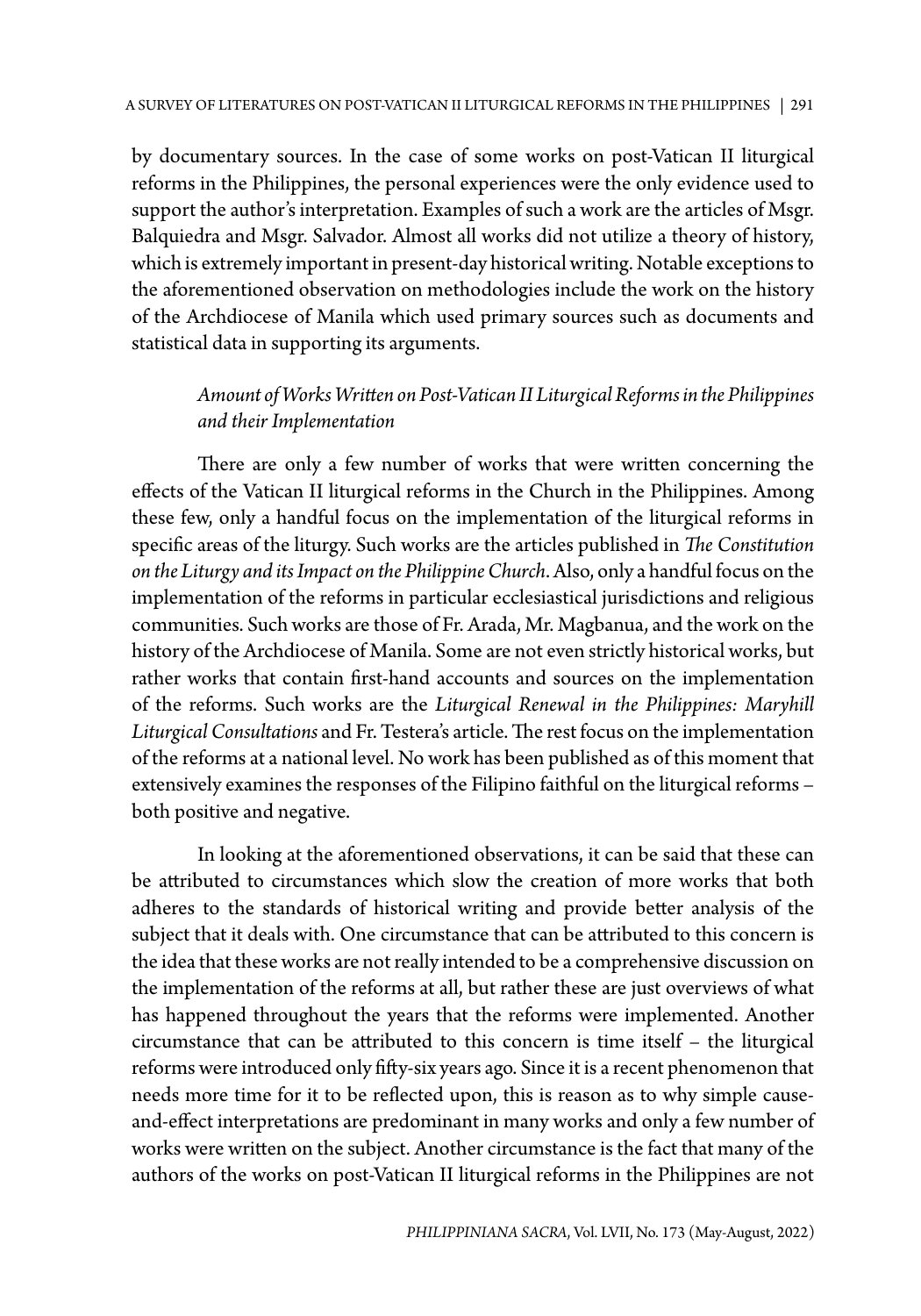trained in the discipline of history, which understandably makes them unaware of the use of historical methodology or theories of history in writing such works.

Thus, there is a need to further expand the scholarship on the history of the implementation of the liturgical reforms introduced by Vatican II and its effects on Filipino Catholics, and ultimately the scope of post-Vatican II Philippine Church historiography. Such can be done through the following: (1) the use of historical methodology and theories of history in the creation of such works; (2) the contextualization of works on the history of post-Vatican II liturgical reforms in the Philippines with the broader Universal Church, Philippine Church, and general Philippine history; (3) the creation of more works on the implementation of the reforms that focus especially on specific areas of the liturgy and on ecclesiastical jurisdictions and religious communities; and (4) the creation of works that extensively study either the positive or the negative responses of the Filipino faithful in the liturgical reforms.

In closing, there is indeed more to be done in order to extensively expand our understanding of the way Filipino Catholics worship God after Vatican II. Such undertaking is important in forming a holistic understanding of the history of the Church in the Philippines after Vatican II. Ultimately, this will contribute greatly to the study of the broader history of the Church in the Philippines. Furthermore, the act of worship is immensely important both for the liturgical scholars and most especially for the faithful. Liturgical scholars should provide to the faithful knowledge about the historical development of their acts of worship that will aid them in their Catholic formation. Through this academic endeavor, scholars are helping the faithful in understanding the causes and effects of the reforms introduced in their way of worship. It will also help them in better appreciating the liturgy not only as external expressions of faith, but also as the *culmen et fons* (summit and fount/source) of their lives as Catholics.

#### **References**

#### *Monographs*

Chupungco, Anscar J., OSB. *Cultural Adaptation of the Liturgy*. New York: The Paulist Press, 1982.

\_\_\_\_\_\_\_\_\_\_. *Liturgical Inculturation: Sacramentals, Religiosity, and Catechesis*. Collegeville: The Liturgical Press, 1992.

\_\_\_\_\_\_\_\_\_\_. *Liturgies of the Future: The Process and Methods of Inculturation*. New York: The Paulist Press, 1989.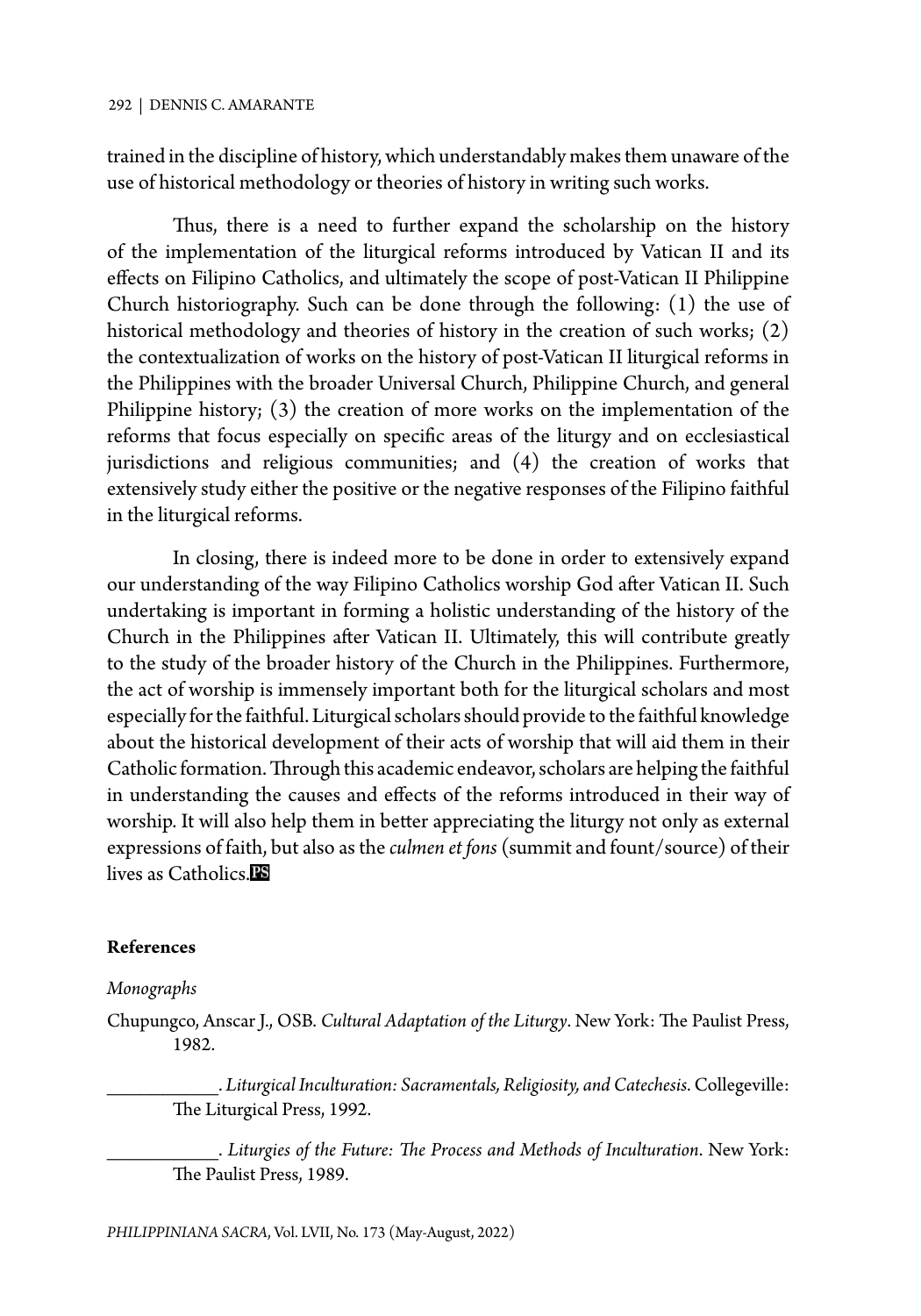#### A SURVEY OF LITERATURES ON POST-VATICAN II LITURGICAL REFORMS IN THE PHILIPPINES | 293

\_\_\_\_\_\_\_\_\_\_. *Towards a Filipino Liturgy.* Manila: Benedictine Abbey, 1976.

\_\_\_\_\_\_\_\_\_\_. *Worship: Beyond Inculturation*. Washington DC: The Pastoral Press, 1995.

\_\_\_\_\_\_\_\_\_\_, ed. *Liturgical Renewal in the Philippines: Maryhill Liturgical Consultations*. Quezon City: Maryhill School of Theology, 1980.

Suñga, Emmanuel V. Ruperto C. Santos, and Armando F. de Jesus. *The Archdiocese of Manila, A Pilgrimage in Time (1565-1999)*. Vol. II, edited by Crisostomo A. Yalung. Manila: The Roman Catholic Archbishop of Manila, 1999.

*Articles*

- Andrade, Moises B. Jr. "The Liturgical Renewal in the Philippines, 1963-2003." *Scientia Liturgica* 1, no. 1 (2004): 22-37.
- Balquiedra, Luis D. "Still a Long Way Ahead: The Liturgical Renewal in the Philippines, 1963-2003." *Scientia Liturgica* 1, no. 1 (2004): 45-8.
- Bendico, Victor B. "From Singing in the Liturgy to Singing the Liturgy in the Philippine Church." In *The Constitution on the Liturgy and its Impact on the Philippine Church*. Manila: CBCP Episcopal Commission on Liturgy, 2012.
- Chupungco, Anscar J., OSB. "The Liturgical Reform of Vatican II: The Philippine Experience," *Asian Perspectives in the Arts and Humanities* 1, no. 2 (2011): 79-93.
- Churchill, Bernardita. "State of the Art." Vol. II, in *Philippine Encyclopedia of Social Sciences*. Quezon City: Philippine Social Science Council, 1993.
- Diwa, Genaro O. "The Impact of *Sacrosanctum Concilium* on Church Architecture, Sacred Arts, and Furnishings." In *The Constitution on the Liturgy and its Impact on the Philippine Church*. Manila: CBCP Episcopal Commission on Liturgy, 2012.
- Hernandez, Virgilio B. "The Liturgy of the Hours as a Form of Parish Worship in the Philippines: What Remains to be Done." In *The Constitution on the Liturgy and its Impact on the Philippine Church*. Manila: CBCP Episcopal Commission on Liturgy, 2012.
- Luanzon, Roberto Jr., OP. "*Sacrosanctum Concilium* @ 43: The Filipino Experience." *In Theology Week 2006: Vatican II, 40 years after*. Manila: UST Publishing House, 2006.
- Manabat, Josefina M. "The Filipino Church's Celebration of Sunday and Seasons of the Liturgical Year in the Last Fifty Years." In *The Constitution on the Liturgy and its Impact on the Philippine Church*. Manila: CBCP Episcopal Commission on Liturgy, 2012.